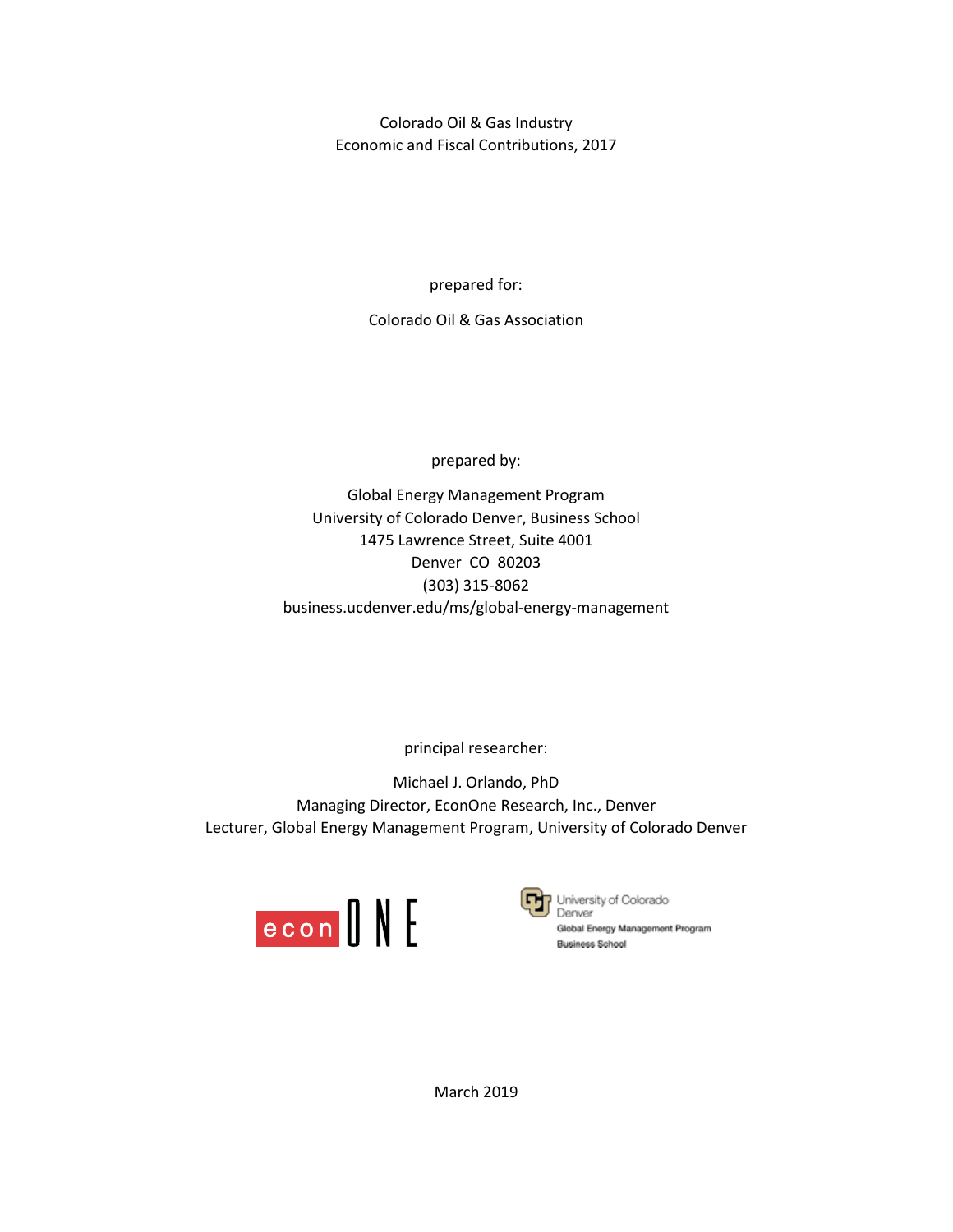## EXECUTIVE SUMMARY

- Colorado has a diverse economy relative to the industrial balance of the nation on whole.
- Mining and mineral extraction, which includes oil and natural gas industries, is indicative of that diversity, representing more than twice the share of GDP in Colorado as compared to the national economy.
- Oil and natural gas industries are an important part of the broader mining sector in Colorado
	- o In particular, upstream and midstream oil and gas industry activity is associated with substantial economic and fiscal impacts in the state.
	- o This analysis focuses on upstream and midstream oil and natural gas industries, a significant part of the broader mining and mineral extraction sector in Colorado.
- Economic Measures of Oil & Gas Industry Activity:
	- o The total workforce associated with upstream and midstream oil and gas activity in Colorado exceeds 89,000 positions, accounting for \$10.8 billion in employment income circulating through the state economy.
		- Nearly 30,000 workers are directly employed by establishments or working as sole proprietors in Colorado oil and natural gas sector industries.
		- The complete oil and natural gas sector supply chain includes positions in establishments outside the narrowly-classified oil and natural gas sector. Accounting for those indirectly employed in oil and gas suggests there are over 38,000 workers engaged in upstream and midstream activities in the state.
		- Expenditures of earnings by Colorado's upstream and midstream oil and natural gas sector workforce induces nearly 51,000 additional employed positions in a wide variety of sectors throughout the state.
		- The combination of direct, indirect, and induced employed positions associated with upstream and midstream oil and natural gas sector activities in Colorado exceeds 89,000.
	- o The value of upstream and midstream oil and natural gas industry output is estimated at \$19 billion in 2017, adding approximately \$13.5 billion to state domestic product.
	- o These economic measures are associated with establishments in upstream and midstream oil and natural gas industries only, and exclude employees, wages, value, and output from refining and marketing and other sectors supporting downstream activities.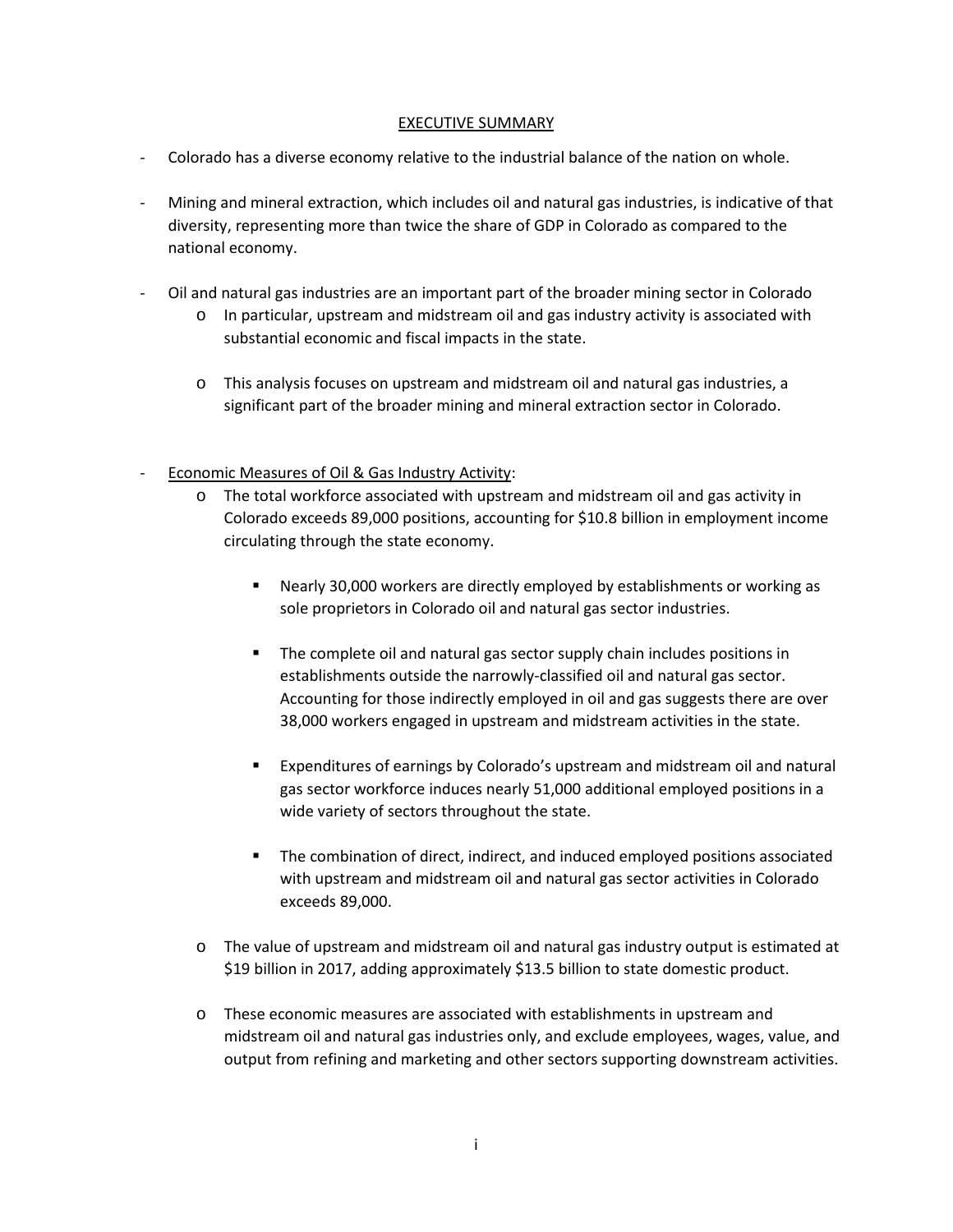- Fiscal Measures of Oil & Gas Industry Activity:
	- o Through various fees and taxes paid by upstream and midstream oil and natural gas sector establishments and workers, oil and gas activity in Colorado is associated with at least seven distinct streams of public revenues, amounting to over \$990 million received by various state and local governmental organizations in 2017.
	- o Much of the public financial impact of the industry flows to education and social assistance programs throughout the state.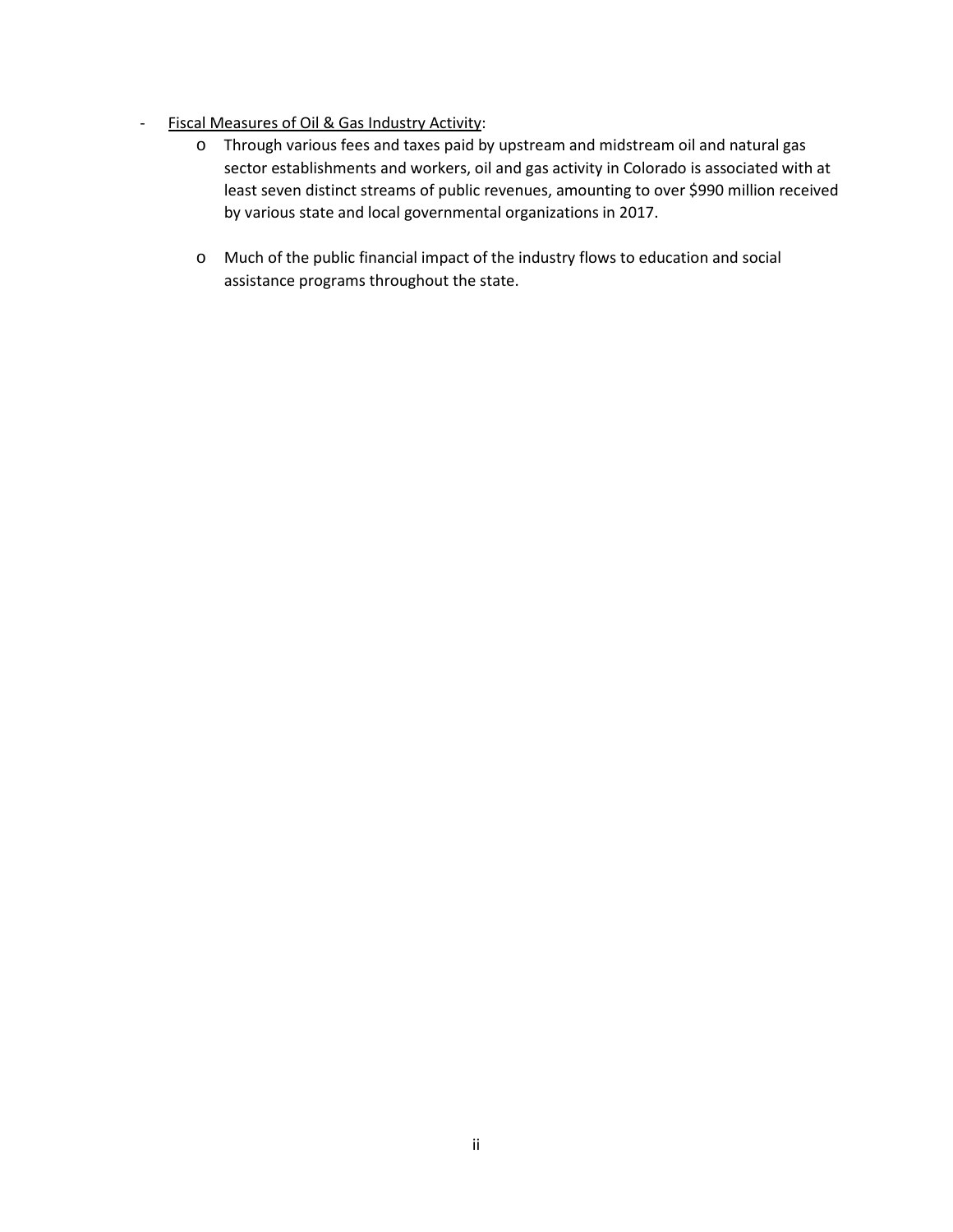# **TABLE OF CONTENTS**

| List of Tables and Figures (Allergian Allergian Allergian Allergian Allergian Allergian Allergian Allergian Al |
|----------------------------------------------------------------------------------------------------------------|
|                                                                                                                |
| $\mathsf{L}$                                                                                                   |
| Π.                                                                                                             |
| Ш.                                                                                                             |
| IV.                                                                                                            |
| V.                                                                                                             |
| VI.                                                                                                            |
|                                                                                                                |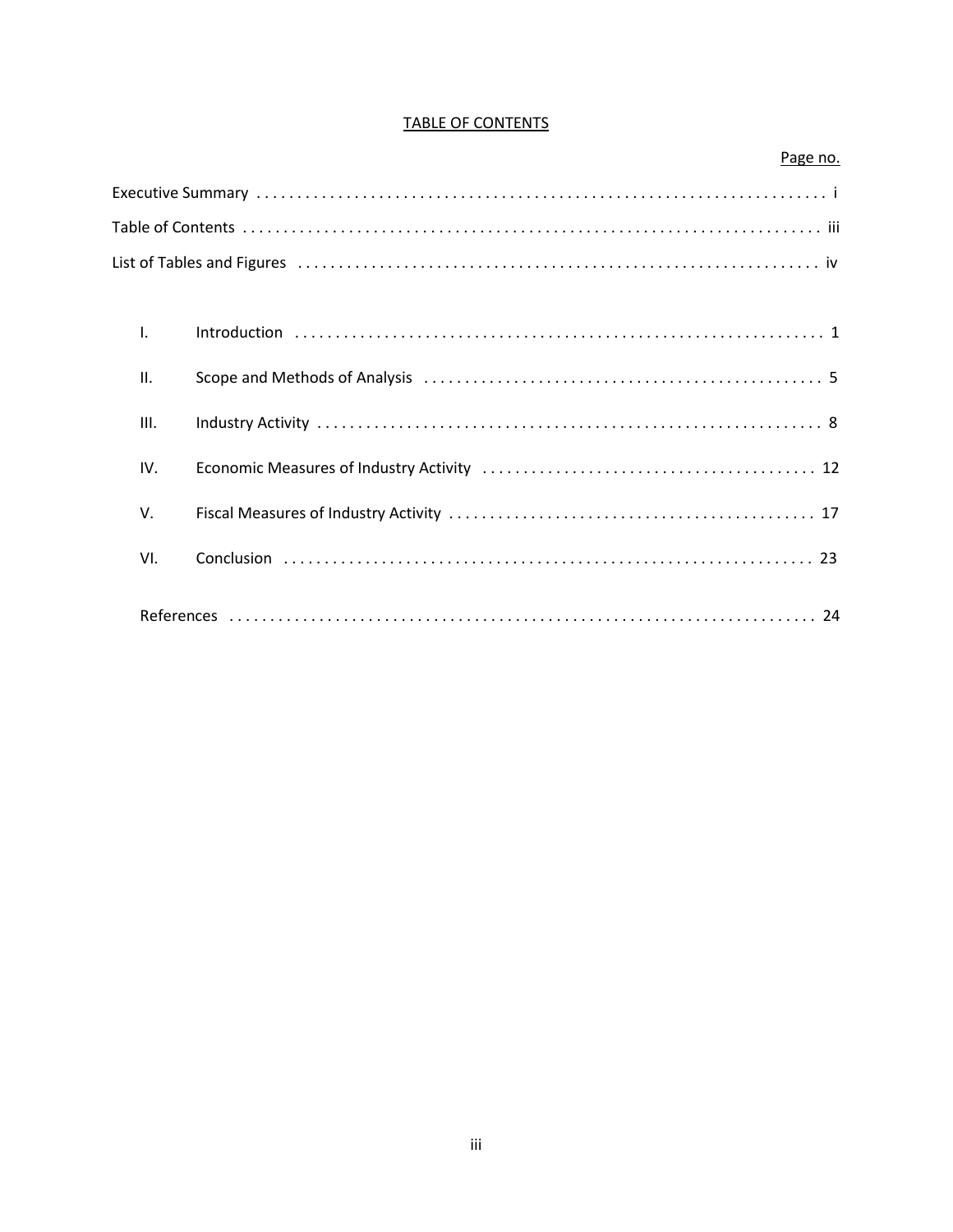# LIST OF TABLES AND FIGURES

| Page no.                                                                                         |
|--------------------------------------------------------------------------------------------------|
|                                                                                                  |
|                                                                                                  |
| Table 3: Colorado Oil and Gas Sector, 2017, Employment, Employment Income, and Number of         |
|                                                                                                  |
|                                                                                                  |
|                                                                                                  |
| Table 4: Colorado Oil and Gas Sector Employment Counts, 2017  12                                 |
| Table 5: Colorado Oil and Gas Sector Employment Counts, 2017 (Statewide and Selected             |
| Table 6: Colorado Oil and Gas Sector Economic Impact Measures, 2017  14                          |
| Table 7: Colorado Oil and Gas Sector Economic Impact Measures, 2017 (Statewide and Selected      |
| Table 8: Colorado Oil and Gas Sector Population-Normalized Economic Impact Measures, 2017        |
| Table 9: Total Fiscal Flows from Colorado Oil and Gas Sector to various Colorado Governments  17 |
| Table 10: Colorado State Board of Land Commissioners, Oil and Gas Revenues to All Trusts 19      |
|                                                                                                  |
|                                                                                                  |
|                                                                                                  |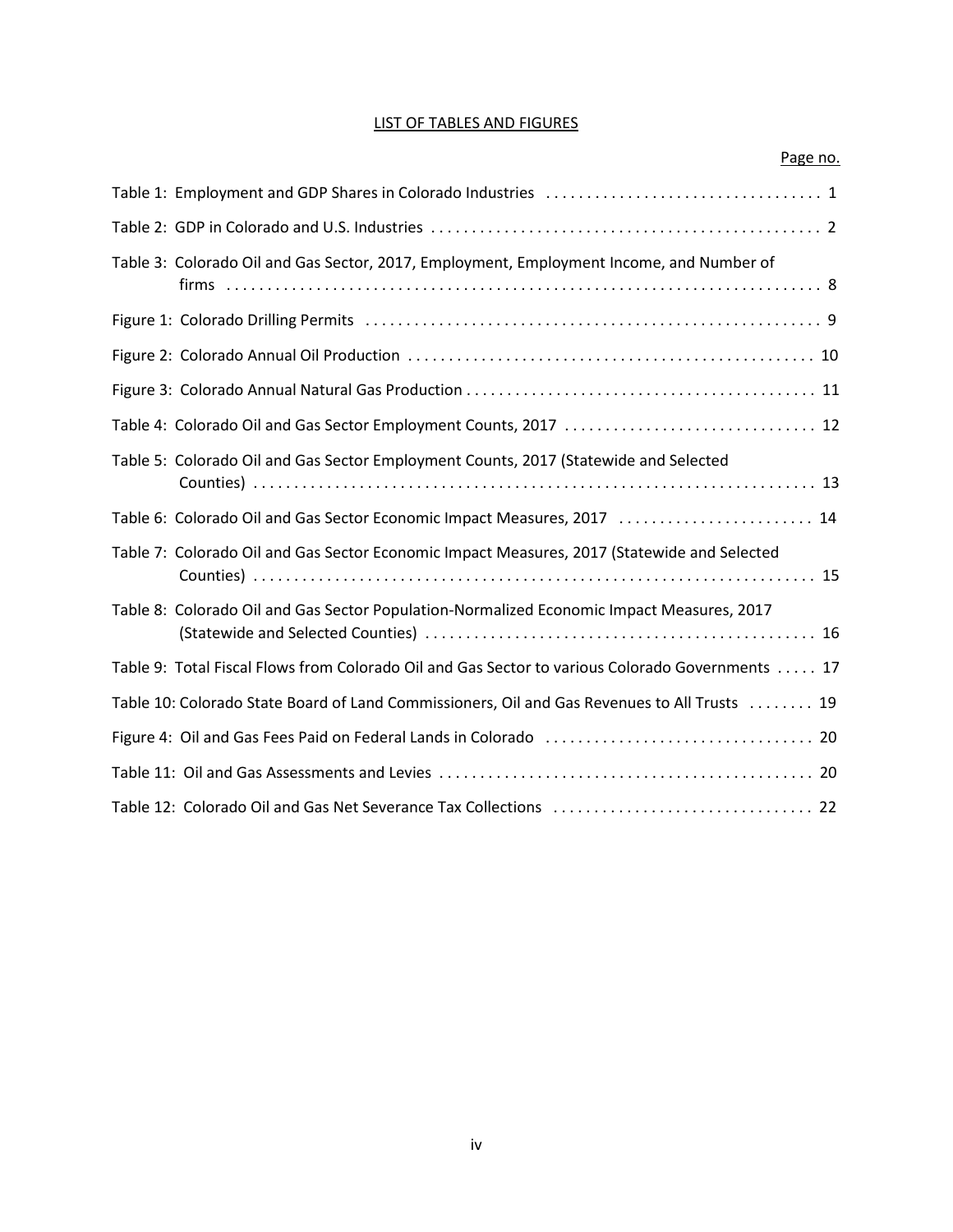#### I. Introduction

Resource development enterprises engage in high-value industrial activities. As a result, they are associated with total employment and fiscal flows that are disproportionately larger than indicated by direct measures of business activity. Stakeholders with interests in such enterprises – employees, policymakers, and the public at large – will find useful a detailed examination of economic and fiscal flows associated with various resource development industries. Such an examination may be of interest to Coloradoans in particular, where the economy is both more diversified than the nation at a whole, and relatively more dependent on resource development. This report focuses on the upstream and midstream oil and natural gas sector in Colorado. We document economic and fiscal impacts of oil and natural gas industry activities.

Mining and resource development, broadly defined, include some of the highest-value industries in Colorado. Recent data from the U.S. Bureau of Labor Statistics (BLS) shows average weekly earnings in the mining and logging industry were \$[1](#page-5-0),506 in January 2019.<sup>1</sup> Earnings in the industry were the highest of goods-producing industries and lagging only utilities when compared to both goods-producing and service-providing industries.

|                                                                      | Colorado 2017          |           |              |                 |  |
|----------------------------------------------------------------------|------------------------|-----------|--------------|-----------------|--|
| ---------- Industry ----------                                       | ----- Employment ----- |           |              | ----- GDP ----- |  |
|                                                                      | $(\# \; \text{jobs})$  | (% total) | (\$millions) | (% total)       |  |
| Educational Services, Health Care, And Social Assistance             | 554,195                | 19.3%     | 25,312.9     | 7.3%            |  |
| <b>Professional And Business Services</b>                            | 414,464                | 14.4      | 51,068.2     | 14.8            |  |
| <b>Government And Government Enterprises</b>                         | 412,002                | 14.3      | 42,297.7     | 12.3            |  |
| Arts, Entertainment, Recreation, Accommodation, And Food Services    | 339,669                | 11.8      | 17,890.7     | 5.2             |  |
| <b>Retail Trade</b>                                                  | 271,129                | 9.4       | 18,578.4     | 5.4             |  |
| Construction                                                         | 166,614                | 5.8       | 19,317.0     | 5.6             |  |
| Finance, Insurance, Real Estate, Rental, And Leasing                 | 163,317                | 5.7       | 70,291.9     | 20.4            |  |
| Manufacturing                                                        | 144,434                | 5.0       | 23,015.2     | 6.7             |  |
| <b>Wholesale Trade</b>                                               | 106,726                | 3.7       | 20,024.1     | 5.8             |  |
| <b>Transportation And Warehousing</b>                                | 86,281                 | 3.0       | 12,953.2     | 3.8             |  |
| <b>Other Services (Except Government And Government Enterprises)</b> | 82,831                 | 2.9       | 7,975.4      | 2.3             |  |
| Information                                                          | 74,287                 | 2.6       | 18,823.2     | 5.5             |  |
| Mining, Quarrying, And Oil And Gas Extraction                        | 25,580                 | 0.9       | 11,187.3     | 3.2             |  |
| Agriculture, Forestry, Fishing, And Hunting                          | 17,644                 | 0.6       | 2,660.2      | 0.8             |  |
| <b>Utilities</b>                                                     | 13,976                 | 0.5       | 3,837.7      | 1.1             |  |
| All Industry Total                                                   | 2,873,149              |           | \$345,233.1  |                 |  |

# Table 1: Employment and GDP Shares in Colorado Industries

Sources: employment data from Colorado Information Marketplace, Employee Counts by Industry in Colorado GDP data from Colorado Comprehensive Annual Financial Report, for the Fiscal Year Ended June 30, 2018, p. 13.

<span id="page-5-0"></span> <sup>1</sup> U.S. Bureau of Labor Statistics, Employment Situation, February 1, 2019, Table B-3.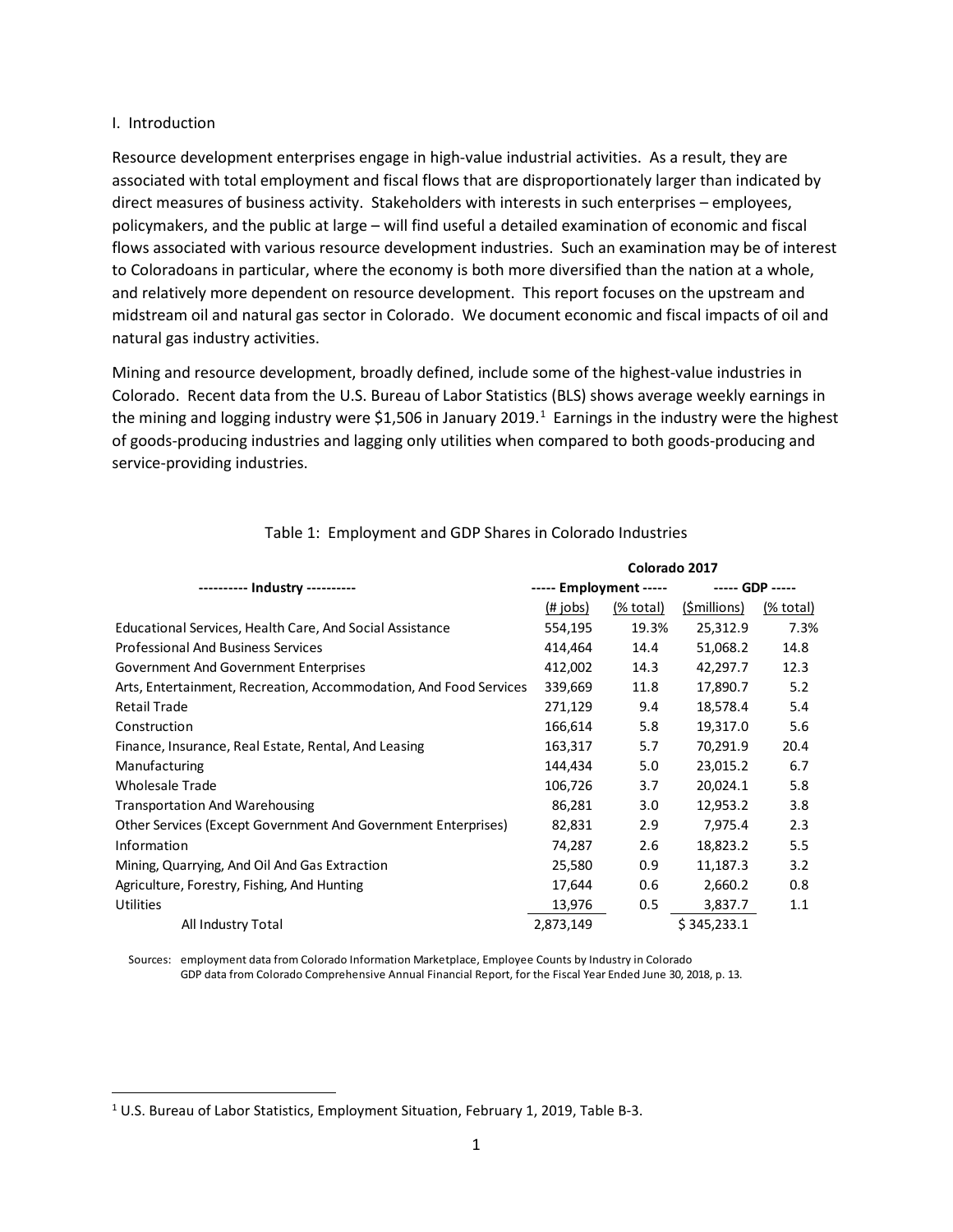Table 1 shows 2017 employment and gross domestic product (GDP) in Colorado industries, ordered by total number of industry jobs.<sup>[2](#page-6-0)</sup> Employment in mining, quarrying, and oil and gas extraction was 25,580, representing approximately 0.9 percent of state employment in 2017.<sup>[3](#page-6-1)</sup> In contrast, GDP in Colorado attributable to mining, quarrying, and oil and gas extraction was approximately \$11.2 billion, or 3.2 percent of total national GDP attributable to Colorado in 2017. Mining, quarrying, and oil and gas extraction rank third among Colorado industries as measured by the extent to which the share of value created (as measured by GDP) exceeds these relatively narrowly-defined measures of employment.<sup>[4](#page-6-2)</sup>

|                                                                   | 2017 GDP             |           |                      |           |  |
|-------------------------------------------------------------------|----------------------|-----------|----------------------|-----------|--|
|                                                                   | ----- Colorado ----- |           | ------- U.S. ------- |           |  |
|                                                                   | (\$millions)         | (% total) | (\$billions)         | (% total) |  |
| Finance, Insurance, Real Estate, Rental, And Leasing              | \$70,291.9           | 20.4%     | Ŝ.<br>4,057.1        | 20.8%     |  |
| <b>Professional And Business Services</b>                         | 51,068.2             | 14.8      | 2,426.3              | 12.5      |  |
| <b>Government And Government Enterprises</b>                      | 42,297.7             | 12.3      | 2,453.7              | 12.6      |  |
| Educational Services, Health Care, And Social Assistance          | 25,312.9             | 7.3       | 1,700.3              | 8.7       |  |
| Manufacturing                                                     | 23,015.2             | 6.7       | 2,179.6              | 11.2      |  |
| <b>Wholesale Trade</b>                                            | 20,024.1             | 5.8       | 1,174.1              | 6.0       |  |
| Construction                                                      | 19,317.0             | 5.6       | 781.4                | 4.0       |  |
| Information                                                       | 18,823.2             | 5.5       | 1,050.8              | 5.4       |  |
| <b>Retail Trade</b>                                               | 18,578.4             | 5.4       | 1,087.1              | 5.6       |  |
| Arts, Entertainment, Recreation, Accommodation, And Food Services | 17,890.7             | 5.2       | 804.7                | 4.1       |  |
| <b>Transportation And Warehousing</b>                             | 12,953.2             | 3.8       | 608.7                | 3.1       |  |
| Mining, Quarrying, And Oil And Gas Extraction                     | 11,187.3             | 3.2       | 268.6                | 1.4       |  |
| Other Services (Except Government And Government Enterprises)     | 7,975.4              | 2.3       | 416.1                | 2.1       |  |
| <b>Utilities</b>                                                  | 3,837.7              | 1.1       | 307.5                | 1.6       |  |
| Agriculture, Forestry, Fishing, And Hunting                       | 2,660.2              | 0.8       | 169.2                | 0.9       |  |
| All Industry Total                                                | 345,233.1            |           | \$19,485.2           |           |  |

#### Table 2: GDP in Colorado and U.S. Industries

Sources: Colorado GDP data from Colorado Comprehensive Annual Financial Report, for the Fiscal Year Ended June 30, 2018, p. 13. U.S. GDP data from U.S. Bureau of Labor Statistics, Gross Domestic Product by Industry, Second Quarter 2018.

Mining and resource development is a relatively important and distinctive part of the Colorado economy. Table 2 shows GDP by industry in Colorado and the U.S in 2017. Industries are ordered by GDP shares in Colorado. Mining, including oil and natural gas extraction, accounts for a relatively large share of GDP in Colorado as compared to the nation overall. These resource industries rank second in significance in Colorado relative to the nation, as measured by the extent to which the share of state

<span id="page-6-0"></span><sup>&</sup>lt;sup>2</sup> Colorado Information Marketplace data is based on the Bureau of Labor Statistics Quarterly Census of Employment and Wages establishment surveys and therefore excludes sole proprietor employment.

<span id="page-6-1"></span><sup>&</sup>lt;sup>3</sup> Mining excluding oil and gas was 4,051 jobs, implying oil and gas extraction employment accounts for

<span id="page-6-2"></span>approximately 84 percent of this measure of total Mining, Quarrying, and Oil and Gas Extraction employment. <sup>4</sup> Mining, Quarrying, and Oil and Gas Extraction industry share of GDP is 2.4 percentage points larger than its share of employment. This difference is exceeded by Finance etc. (14.7%) and Information (2.9%); and is followed by Wholesale Trade (2.1%) and Manufacturing (1.6%).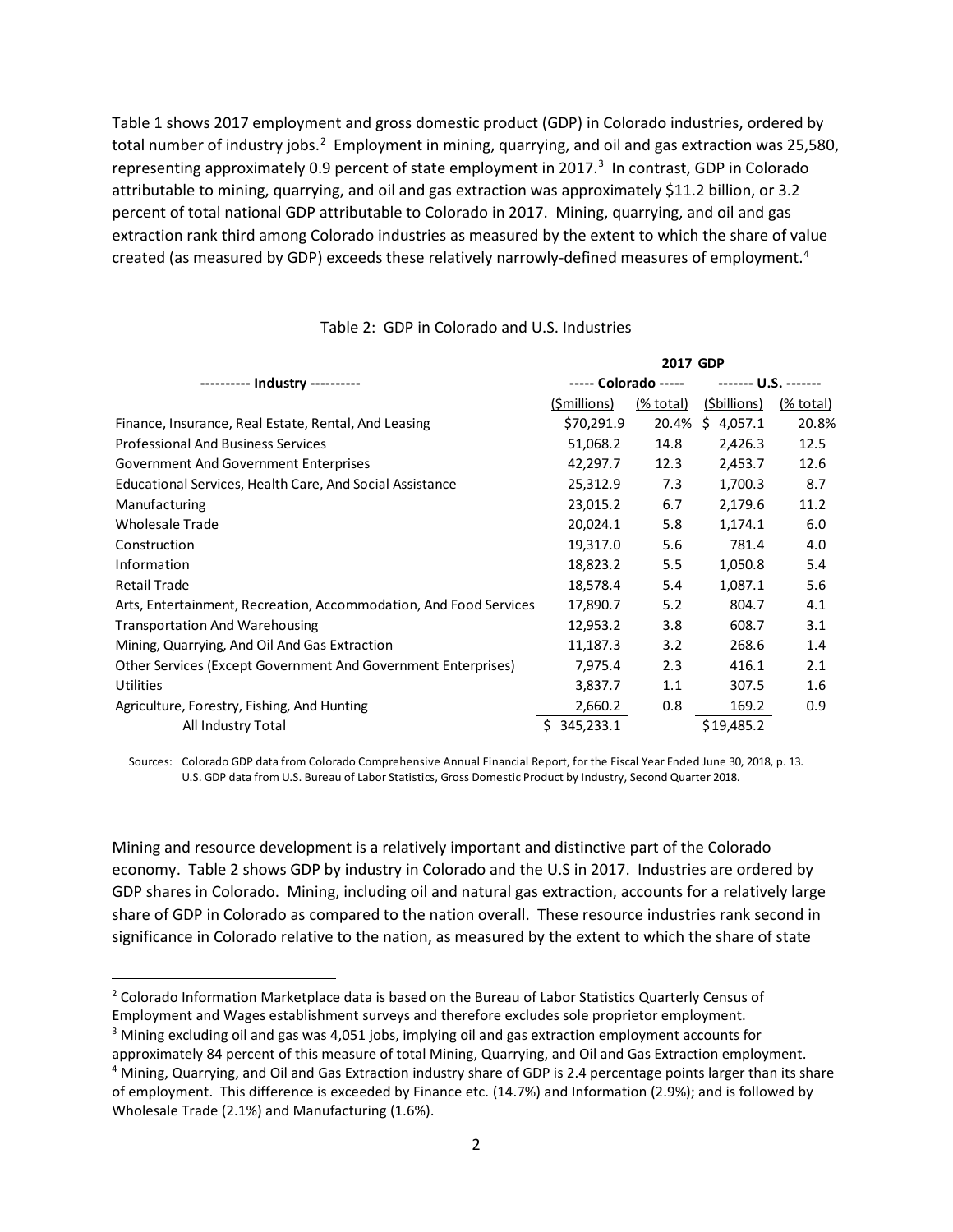GDP directly attributable to an industry in Colorado exceeds the share of national GDP attributable to that industry.<sup>[5](#page-7-0)</sup>

Finally, the relative importance of resource industries in Colorado is part and parcel of the state's greater industrial diversity as compared to the nation. Measures of industrial concentration illustrate industrial balance in Colorado. The four highest GDP-producing industries nationwide account for a greater share of total GDP than do the four highest GDP-producing industries in Colorado (more than 57 percent nationwide vs. less than 55 percent in Colorado). And the four lowest GDP-producing industries in Colorado account for a greater share of total GDP than do the four lowest GDP-producing industries nationwide (7.4 percent in Colorado vs 6.0 percent nationwide.)[6](#page-7-1)

The importance of resource industries within a diverse Colorado economy motivates this study. We focus on the upstream and midstream oil and natural gas sector in particular. Oil and gas extraction is the largest share of the broader mining sector in Colorado, representing approximately 84 percent of Mining, Quarrying, and Oil and Gas Extraction establishments' employment in 2017. We include midstream oil and natural gas activities as business and regulatory conditions similarly affect regional employment and investment decisions in the upstream and midstream in Colorado. We consider broader measures of industry activity to account for sole proprietor employment. We examine total employment, production, and fiscal payments (taxes and other fees paid to government) associated with upstream and midstream oil and natural gas sector establishments in Colorado.

We estimate oil and natural gas sector establishments and supporting industries employ over 38,000 workers. And the expenditure of the wages and proprietor earnings from those workers induces nearly 51,000 additional jobs. These 89,000 jobs account for \$10.8 billion of Colorado employment income. Individual income taxes generate approximately \$234.7 million in revenue for the state.

Various taxes and fees paid by oil and gas industry establishments result in payments to a variety of government entities in Colorado. Total fiscal flows to the state and municipal governments – including individual and corporate income taxes, property taxes paid to counties, production taxes paid to the state, and lease and royalty income on production on state and federal lands – amount to over \$990 million per year. Industry-related taxes and fees support a broad range of public services in Colorado, including schools, public safety, and environmental conservation.

This report was prepared by Michael J. Orlando for the University of Colorado Denver Global Energy Management Program at the request of the Colorado Oil and Gas Association (COGA). Dr. Orlando is Managing Director of Econ One Research in Denver and Lecturer in the University of Colorado Denver Business School Global Energy Management Program. He has broad and extensive experience in energy and resources in general and oil and natural gas in particular. Spanning a career of over 30 years, he has worked as a reservoir engineer, policy and research economist, lecturer of finance and political risk analysis and strategy, and consultant to industry and government. He holds degrees in Petroleum and

<span id="page-7-1"></span><span id="page-7-0"></span><sup>&</sup>lt;sup>5</sup> Mining, Quarrying, and Oil and Gas Extraction industry share of GDP in Colorado is 1.9 percentage points larger than its share of GDP nationwide. This difference is exceeded only by Professional and Business Services (2.3%); and is followed by Construction (1.6%), Arts etc. (1.1%), and Transportation and Warehousing (0.6%). <sup>6</sup> Based on these measures, the Herfindahl-Hirschman Index (HHI) of industry concentration calculates to 0.1064 for Colorado and 0.1098 for the U.S. A higher HHI indicates a higher degree of concentration.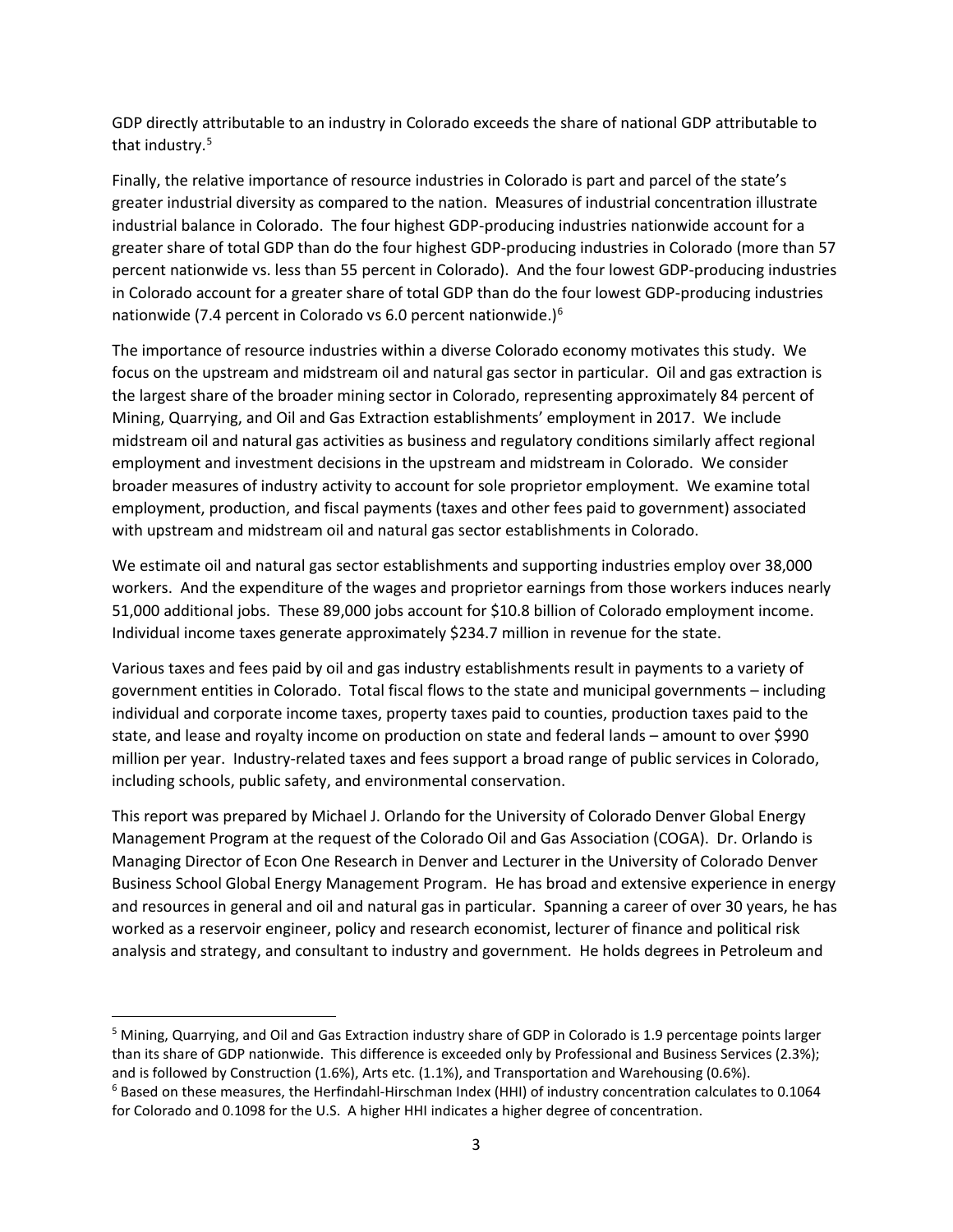Natural Gas Engineering, Business Administration, and Economics. Dr. Orlando's biographical summary is available online at https://www.econone.com/staff-member/michael-orlando/.

The next section describes the scope of this report and methods use for this research. Section III presents direct measures of oil and gas industry activity. Section IV discusses broader measures of economic impacts associated with industry activity presented in the previous section. Section V summarizes public financial or 'fiscal' cash flows associated with direct and indirect measures of economic activity presented in sections III and IV. The final section offers concluding remarks.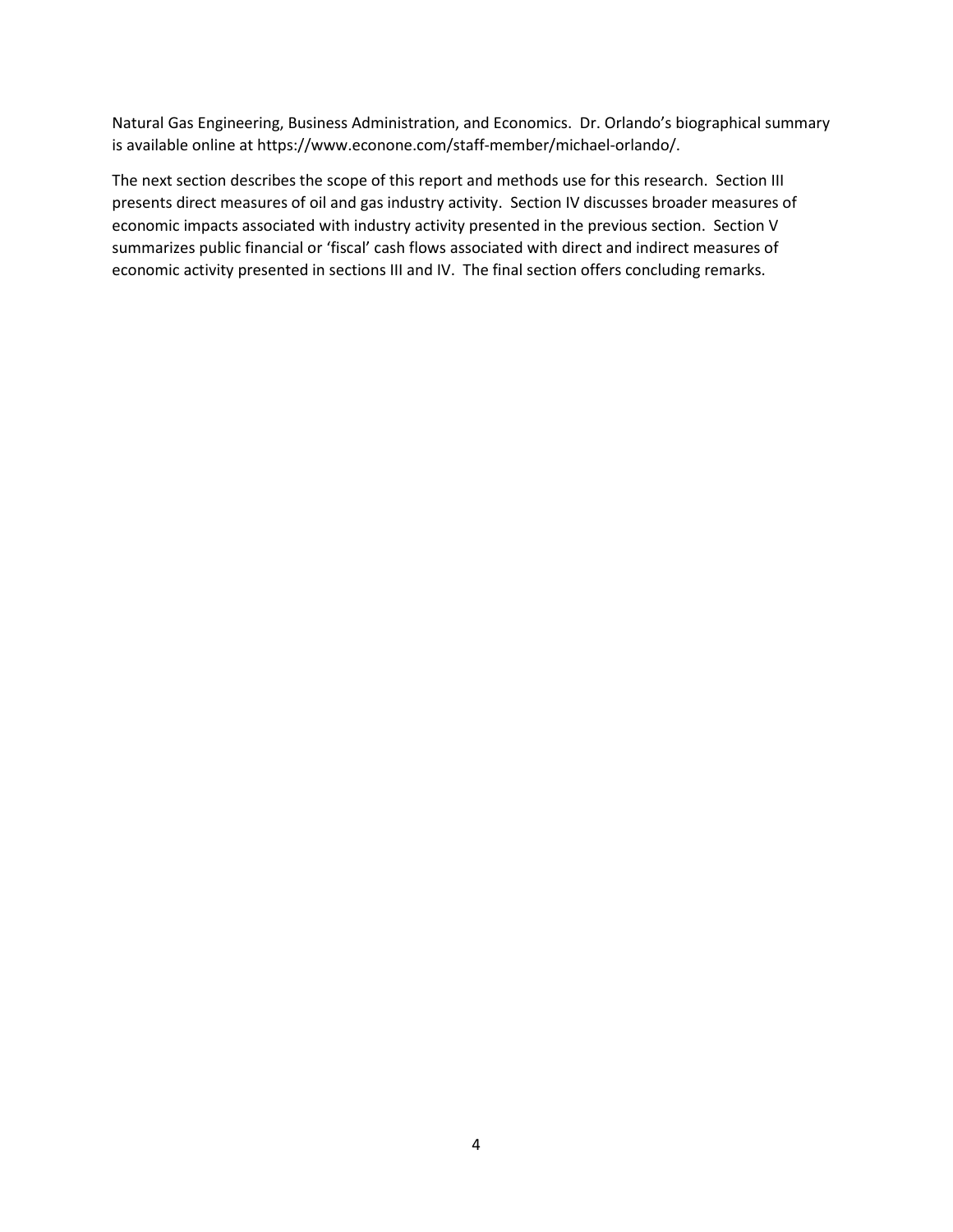### II. Scope and Methods of Analysis

This analysis examines industrial activity, economic impacts, and fiscal impacts associated with upstream and midstream oil and natural gas sector activities in Colorado. The sector is defined to include upstream and midstream activities because the business environment in these industries is determined, to varying degrees, by common market and regulatory conditions.<sup>[7](#page-9-0)</sup>

For the purposes of this study, the Colorado oil and gas sector is defined as business activities at establishments in the oil and gas extraction industry and several supporting industries as defined by the U.S. Census Bureau North American Industrial Classification System (NAICS). The NAICS divides the economy into 20 sectors and multiple industries within each of these sectors.<sup>[8](#page-9-1)</sup> The system is designed to classify into the same 'industry' those economic units of production – firms, organizations, establishments – that utilize similar production processes. $9$ 

The following 'industries' are included in the present analysis:

- Subsector 211 = Oil and Gas Extraction: a subsector of sector 21 (Mining, Quarrying, and Oil and Gas Extraction); includes the **Crude Petroleum Extraction** (211120) and **Natural Gas Extraction** industries (211130); includes establishments in industries that develop and/or operate oil and gas properties; may produce crude petroleum, natural gas, products from oil shale and oil sands, hydrocarbon liquids, and/or sulfur from natural gas production.<sup>[10](#page-9-3)</sup>
- Industry 213111 = **Drilling Oil and Gas Wells**: an industry in subsector 213 (Support Activities for Mining) in sector 21; includes establishments engaged in drilling of wells on a contract basis.<sup>[11](#page-9-4)</sup>
- Industry 213112 = **Support Activities for Oil and Gas Operations**: an industry in subsector 213 in sector 21; includes establishments engaged in activities in support of oil and gas operation on a contract basis, excepting geophysical surveying and mapping, and site preparation and related construction activities.[12](#page-9-5)
- Industry 237120 = **Oil and Gas Pipeline and Related Structures Construction**: an industry in subsector 237 (Heavy and Civil Engineering Construction) in sector 23 (Construction); includes establishments and specialty trade contractors engaged in construction and repair of pipelines, storage tanks, and refineries.<sup>[13](#page-9-6)</sup>
- Subsector 486 = Pipeline Transportation: a subsector of sector 48 49 (Transportation and Warehousing); includes **Pipeline Transportation of Crude Oil** (486110), **Pipeline Transportation of Natural Gas** (486210), **Pipeline Transportation of Refined Petroleum Products** (486910), and

<span id="page-9-4"></span> $11$  Ibid., p. 115.

<span id="page-9-0"></span> $7$  This analysis does not include the petroleum refining industry as commodity market conditions have a very different impact on the business environment of such establishments as compared to upstream and midstream industries. And the refining industry is characterized by regulatory conditions relatively distinct from those in upstream and midstream industries. As a result, to the extent that 'downstream' refining is affected by varying business and/or regulatory conditions in a way similar to upstream and midstream industries, use of this study to characterize changes in such business and/or regulatory conditions will understate impacts on Colorado economic and fiscal conditions.

<span id="page-9-1"></span><sup>8</sup> Executive Office of the President, Office of Management and Budget, 2017, p. 3.

<span id="page-9-2"></span> $9$  Ibid.

<span id="page-9-3"></span><sup>10</sup> Ibid., p. 105.

<span id="page-9-5"></span><sup>12</sup> Ibid., p. 116.

<span id="page-9-6"></span><sup>13</sup> Ibid., p. 128.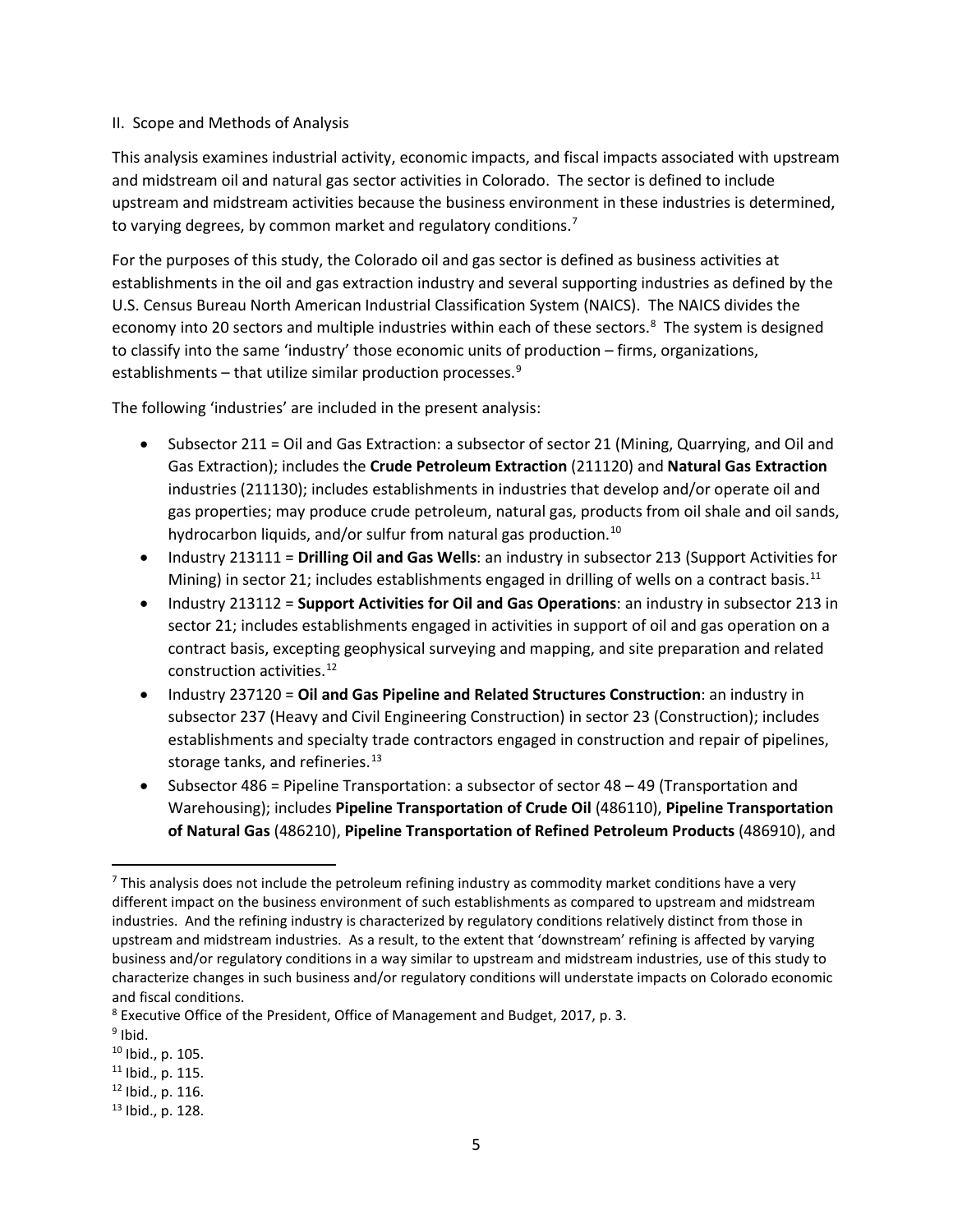**All Other Pipeline Transportation** (486990); includes establishment engaged in pipeline transportation of crude petroleum and petroleum products, transportation and transportrelated storage of natural gas, and non-hydrocarbon transportation that may be related to petroleum production (e.g. water supply systems.) $<sup>14</sup>$  $<sup>14</sup>$  $<sup>14</sup>$ </sup>

Direct activity of the Colorado oil and gas sector is summarized by employment, in both firms and among sole proprietors, and employment income. In some cases, these 'inputs' to oil and gas industry establishments result in relatively easily countable intermediate outputs, such as well drilling. And measures of Colorado oil and gas sector final output are readily identifiable, such as oil and gas production.

But these direct measures of activity summarize only a small part of the overall scope of oil and gas industry activities in Colorado. Total economic activity associated with Colorado oil and gas sector industries is a result of direct effects, indirect effects, and induced effects.

Direct effects refer to those inputs, workers and wages, to establishments classified within Colorado oil and gas sector industries, as defined above. Direct workers include, for example, staff geologists working for a natural gas prospector, roustabouts working for a drilling contractor, and welders working for a pipeline construction company.

Indirect effects refer to those workers and wages in establishments serving as suppliers to Colorado oil and gas sector industry establishments. For example, welding establishments are contracted by firms in a variety of industries, some of which are in the oil and natural gas sector. Those welding establishment workers and incomes necessitated by commercial engagements with Colorado oil and natural gas sector establishments are considered indirect economic effects of sector industry activities.<sup>[15](#page-10-1)</sup>

Finally, induced effects refer to those workers and wages attributable to spending of earnings by workers directly and indirectly employed in the production of oil and gas in Colorado. Well operators, water supply truck drivers, and contract welders, among others, spend much of their income in Colorado. The share of employment spent, for example, at hardware stores and restaurants and ski resorts attributable to direct and indirect oil and gas industry workers is 'induced' by activities in the oil and gas sector. [16](#page-10-2)

Economic measures of direct, indirect, and induced activities are quantified using an input-output (I-O) model. I-O models "provide a detailed picture of the flow of products and resources within a given economy and between that economy and the outside world."[17](#page-10-3)

This study uses an I-O model developed by IMPLAN Group, LLC. The IMPLAN model incorporates data from various sources. Primary inter-industry input-output relationships are obtained from the Bureau of

<span id="page-10-0"></span> <sup>14</sup> Ibid, p. 394-395.

<span id="page-10-1"></span> $15$  The number of indirect workers in an industry may be expressed as a multiple of direct workers in that industry. The sum of direct and indirect employment relative to direct employment is often referred to as a Type I Multiplier.

<span id="page-10-3"></span><span id="page-10-2"></span> $16$  The number of induced workers in an industry may be expressed as a multiple of direct workers and/or direct and indirect workers in that industry. The sum of direct, indirect, and induced employment relative to direct employment is often referred to as a Type II Multiplier or a Social Accounting Matrix (SAM) Multiplier. <sup>17</sup> Hughes 2018, p. 5.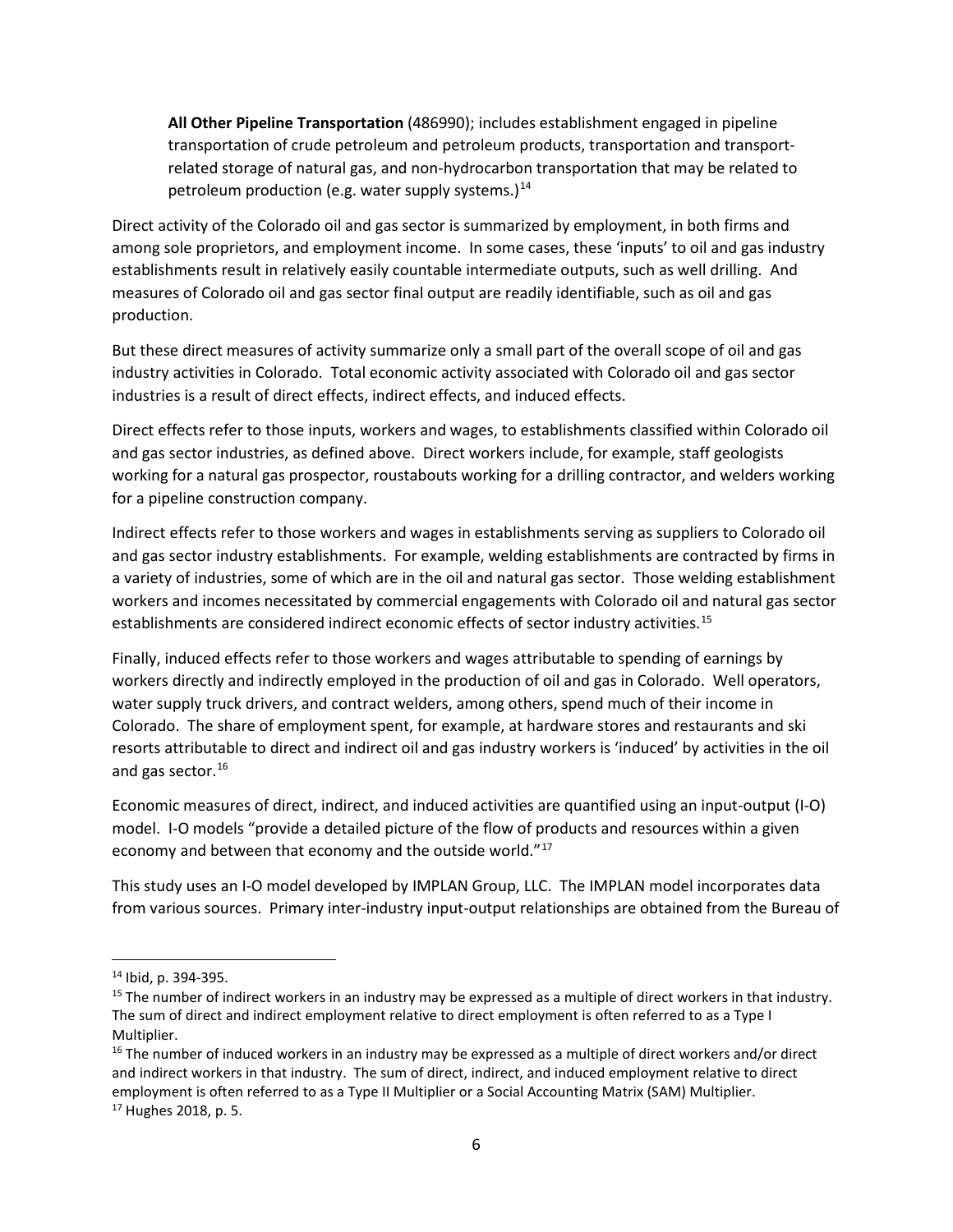Economic Analysis.[18](#page-11-0) Other principal sources of data include the U.S. Bureau of Labor Statistics and the U.S. Census Bureau.

The IMPLAN I-O model is used to calculate total employment impacts (the sum of direct, indirect, and induced employment), employment income, industry value added, and industry output associated with the Colorado oil and natural gas sector in 2017. The model is also used to estimate these measures of industry impact for a select number of individual counties in Colorado.

Total Colorado oil and natural gas sector economic activity is likely higher than the estimates provided in this model. First, the I-O analysis conducted for this study does not account for direct and indirect employment in other states that may induce jobs and associated economic activity in Colorado. For example, Colorado establishments may acquire inputs from out of state, and Colorado oil and gas resources may be developed by oil and gas industry establishments located outside the state. This analysis does not estimate Colorado employment and associated economic measures induced by out of state workers directly and indirectly employed to develop and produce Colorado oil and natural gas resources.

Second, the I-O analysis conducted for this study does not account for refining industry employment in Colorado that is associated with upstream and midstream oil and natural gas sector activities. The present analysis is designed to estimate measures of oil and natural gas business activity that are subject to market and regulatory conditions common to oil and natural gas. Some share of Colorado refining employment and business activity may be so categorized, though any value in particular would be speculative. Consequently, direct refining employment and associated economic activity is excluded from the analysis altogether.

Colorado oil and natural gas sector fiscal flows are estimated from a broad range of sources, reflecting the wide variety of taxes and fees associated with sector activity in the state. Payments to public entities are estimated for state taxes on income and production and county property taxes. Additional payments to the state are estimated for lease auction bonus payments, leasing and surface use agreement fees, and royalties for production on state land. Similarly, these values are estimated for production on federal land because some share of those payments are returned to the state.

State individual and corporate income taxes are estimated using the IMPLAN I-O model. Fees paid for production on state lands are obtained from the State Land Board. And fees paid for production on Federal lands are obtained from the U.S. Department of Interior, Office of Natural Resources Revenue. County property taxes are estimated from the State Department of Local Affairs, Division of Property Taxation assessments and representative millage rates on oil and natural gas property. State severance taxes are obtained from the Colorado Department of Revenue. Oil and Gas Conservation and Environmental Response Fund revenues are obtained from the Colorado Oil and Gas Conservation Commission

Total Colorado oil and gas sector fiscal impacts are likely to exceed these values to the extent that some state public financial sources are excluded from this analysis. For example, motor vehicle fees for vehicles registered to oil and gas sector establishments and real and personal property tax payments by industry workers are excluded from this summary.

<span id="page-11-0"></span><sup>&</sup>lt;sup>18</sup> Cheney 2018. Also, see Bureau of Economic Analysis 2017.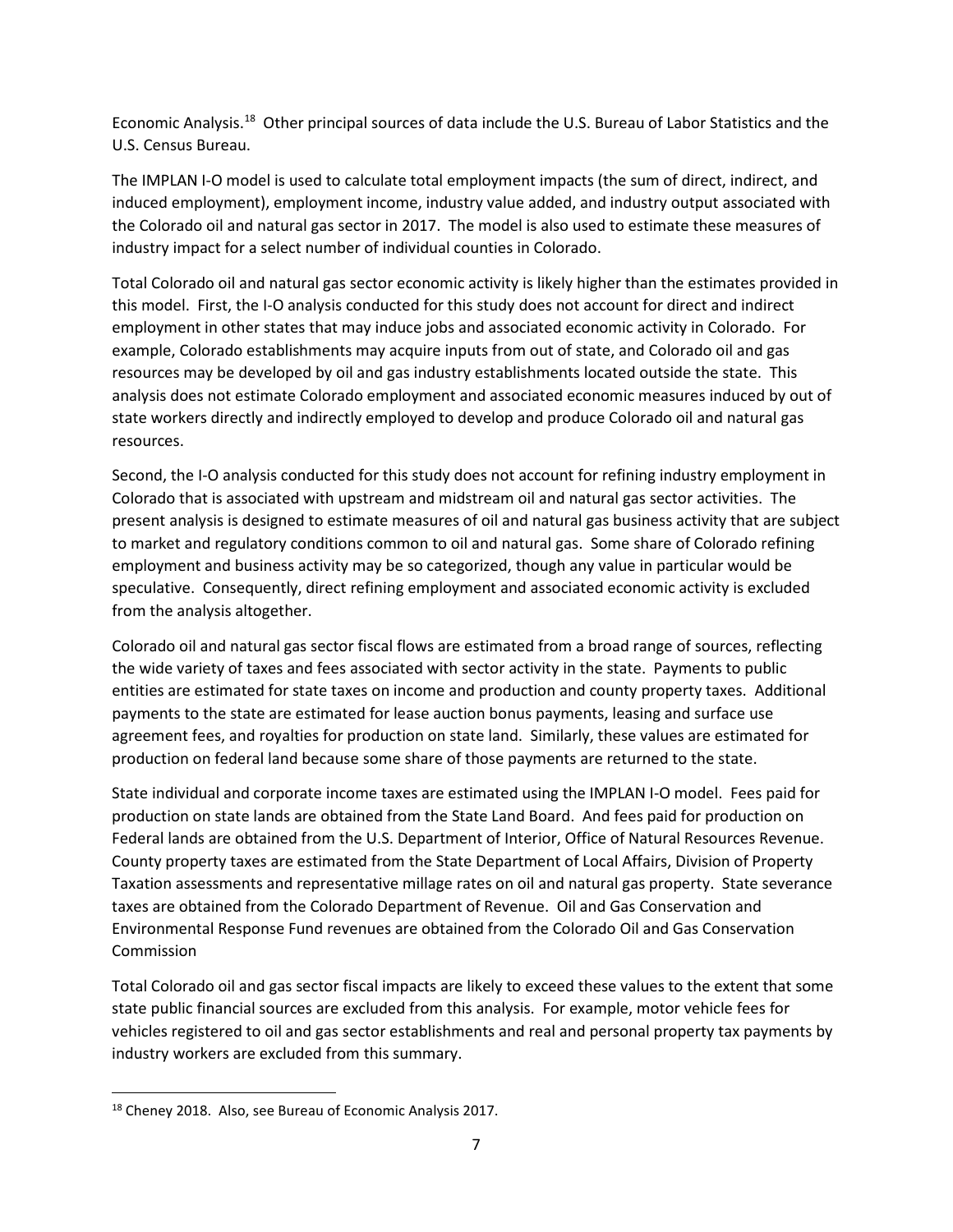## III. Industry Activity

This section presents several direct measures of activity associated with upstream and midstream oil and natural gas sector industry establishments in Colorado, as defined in the previous section.

Table 3 presents direct employment, employment income, and number of business establishments in Colorado oil and natural gas sector industries in 2017. Establishment counts are obtained from the BLS Quarterly Census of Employment and Wages (QCEW). Employment counts are the sum of workers as reported in the BLS QCEW and sole proprietors as reported in the U.S. Census Bureau (Census) Nonemployer Statistics (NES). Employment income is defined as the sum of BLS QCEW wages and Census NES sole proprietor income.

|                           |            | Employment        |       |
|---------------------------|------------|-------------------|-------|
| Industry                  | Employment | Income            | Firms |
| (1)                       | (2)        | (Millions)<br>(3) | (4)   |
| Extraction                | 10,833     | \$1,634           | 402   |
| Drilling                  | 1,799      | 158               | 86    |
| <b>Support Activities</b> | 11,989     | 1,056             | 874   |
| Pipeline Construction     | 3,936      | 272               | 99    |
| Pipeline Transportation   | 1,347      | 182               | 65    |
| Total                     | 29,904     | \$3,301           | 1,526 |

# Table 3: Colorado Oil and Gas Sector, 2017

Sources: Bureau of Labor Statistics, Quarterly Census of Employment and Wages; U.S. Census Bureau, Nonemployer Statistics

Forty percent of Colorado oil and gas sector workers are employed in support activities. Another 36 percent are employed in oil or natural gas extraction establishments, either as sole proprietors or workers in one of 402 firm establishments. The remainder of sector employees work in drilling, pipeline construction, or pipeline transportation establishments.

Workers in the extraction industries earned, on average, the highest incomes in the broader sector in 2017: \$151 thousand per employee.<sup>[19](#page-12-0)</sup> Pipeline transportation industry workers earned average incomes of \$135 thousand. Drilling and support activity industries workers received approximately \$88 thousand per worker in 2017. And pipeline construction industry workers earned \$69 thousand.

Drilling activity is relatively geographically concentrated in Colorado. Figure 1 presents the number of drilling permits approved by the Colorado Oil and Gas Conservation Commission in each county for the 12 month period through February 2, 2019. Nearly 90 percent of approved permits are located in three counties, Weld, Garfield, and Adams. An additional 16 counties account for the remaining 8.5 percent

<span id="page-12-0"></span> $<sup>19</sup>$  Employment incomes represent the sum total of all forms of compensation, including benefits.</sup>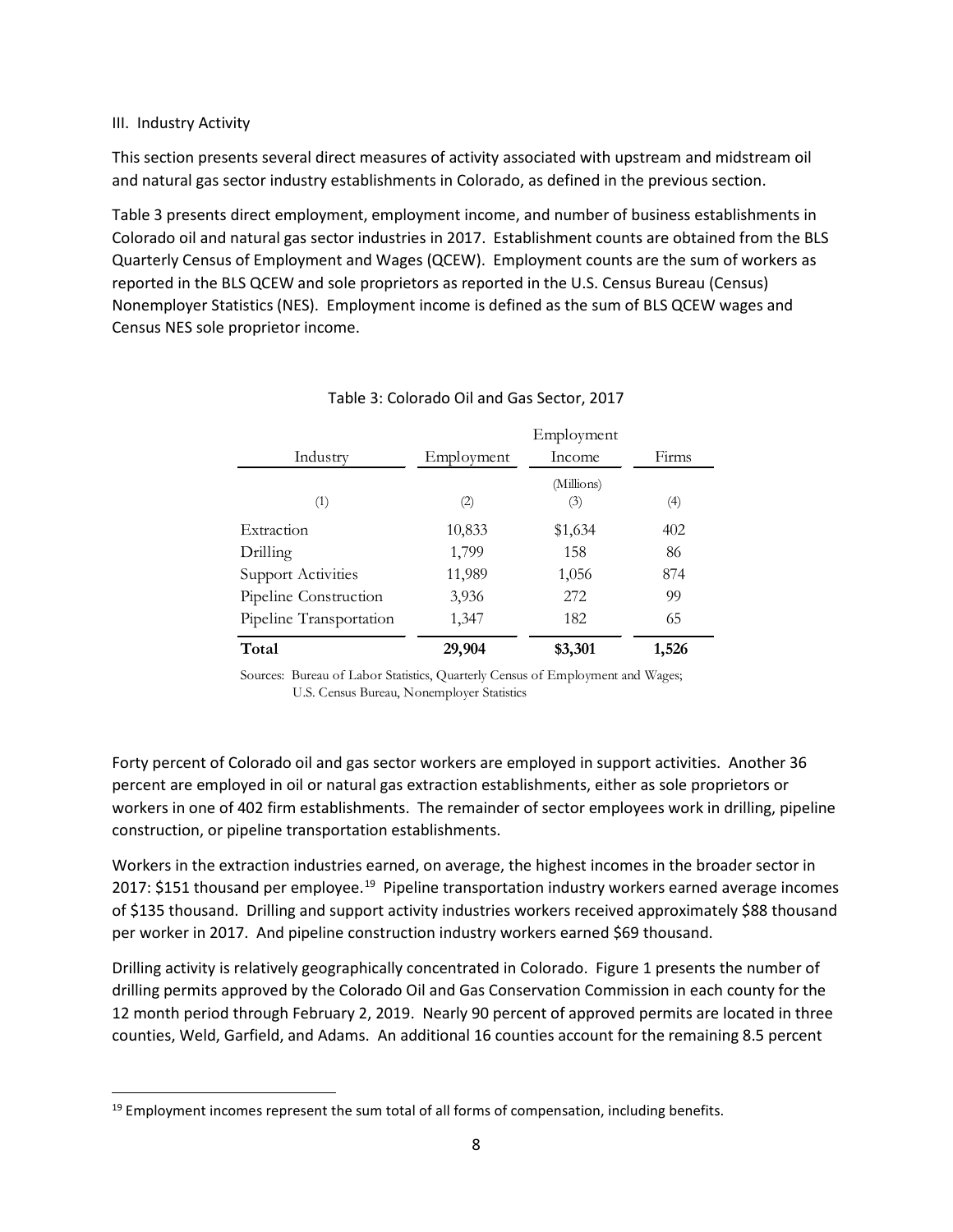of approved drilling permits. The remaining 44 of 64 Colorado counties had no drilling permits approved in the 12 month period.



# Figure 1: Colorado Drilling Permits (approved permits, 12 months through 2-2-19)

Over 80 percent of approved permits were located in the greater Denver-Julesburg basin. An additional 16 percent of permits were located in Piceance Basin counties. The remainder of approved permits were spread throughout seven other productive basins across the state.

Oil production is also geographically concentrated in Colorado, particularly since the advent of shale oil development in 2008. Figure 2 shows annual production in Colorado in the 20 years through 2018. Total oil production in the state grew approximately 50 percent in the 10 years following 1999. Total oil production has grown over 400 percent in the 10 years ending in 2018. Currently, approximately 93 percent of Colorado oil production is located in the three most productive counties in the Denver-Julesburg basin – Weld, Larimer, and Adams. The most oil-productive county outside this area, Rio Blanco, generated 2.3 percent of total state oil production in 2018.

The growth in oil production in Colorado is greatly dependent on the emergence of shale oil plays, and to a greater degree than the growth observed in U.S. oil production overall. Since the beginning of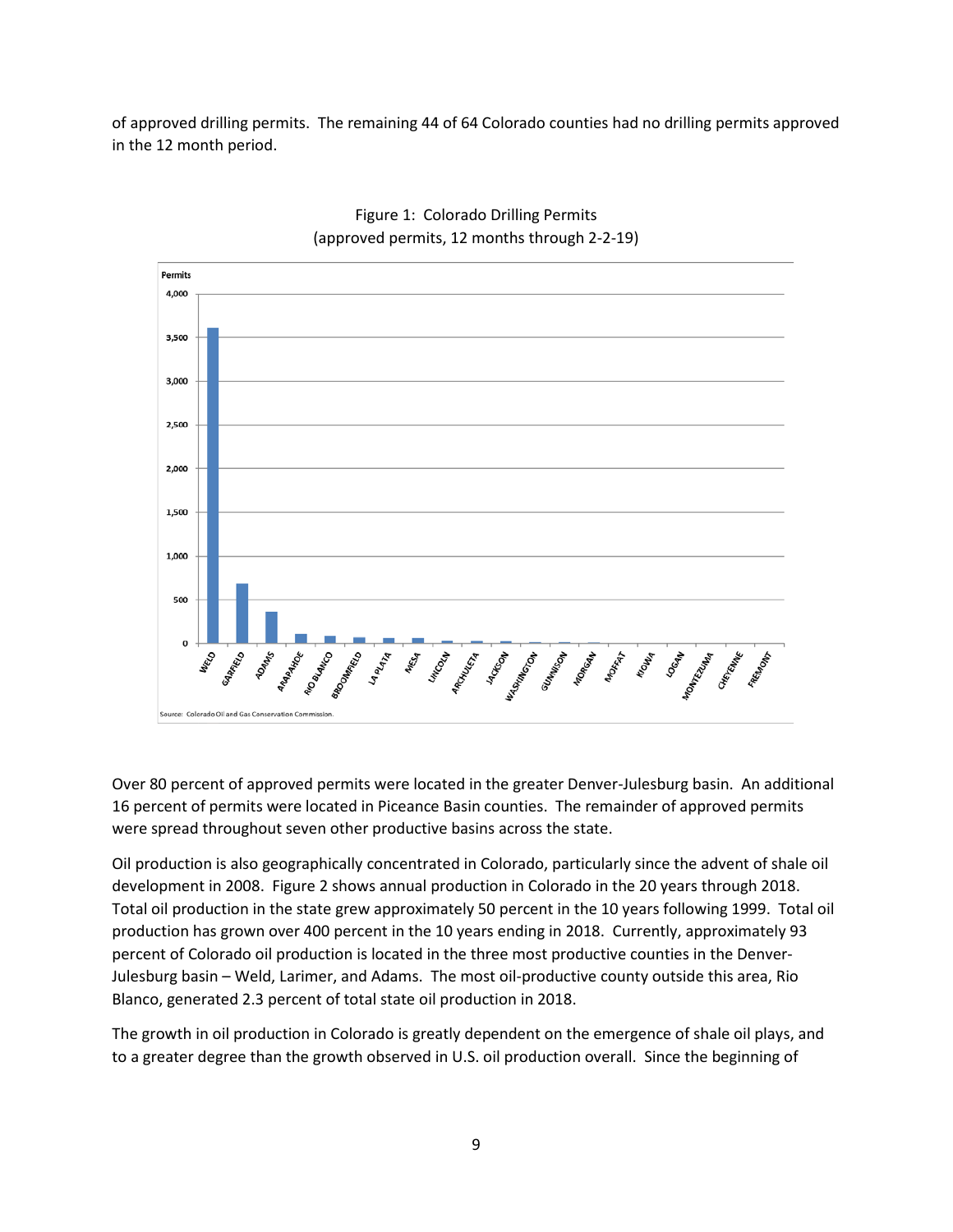1999, U.S. oil production is up approximately 100 percent, less than a quarter of oil production growth experienced in Colorado.<sup>[20](#page-14-0)</sup>



Figure 2: Colorado Annual Oil Production

The production of natural gas in Colorado is less geographically concentrated as compared to oil. The top four most natural gas productive counties in 2018 are located in four different productive basins throughout the state – the Denver-Julesburg, the Piceance, the Paradox, and the San Juan.

Overall, growth in natural gas production has been modest as compared to that of oil. This is likely a result of stable but low commodity prices in spite of substantial growth in the use of natural gas for electrical power generation.

It is also interesting to note the geographic dispersion of growth in Colorado natural gas production over the past two decades. In the 10 years following 1999, much of the state's growth in natural gas production was from Garfield County in the Piceance Basin. Since the advent of shale oil, which is often produced with associated gas, much of the growth in Colorado natural gas production has occurred in Weld County.

<span id="page-14-0"></span><sup>&</sup>lt;sup>20</sup> U.S. Energy Information Administration, author calculations.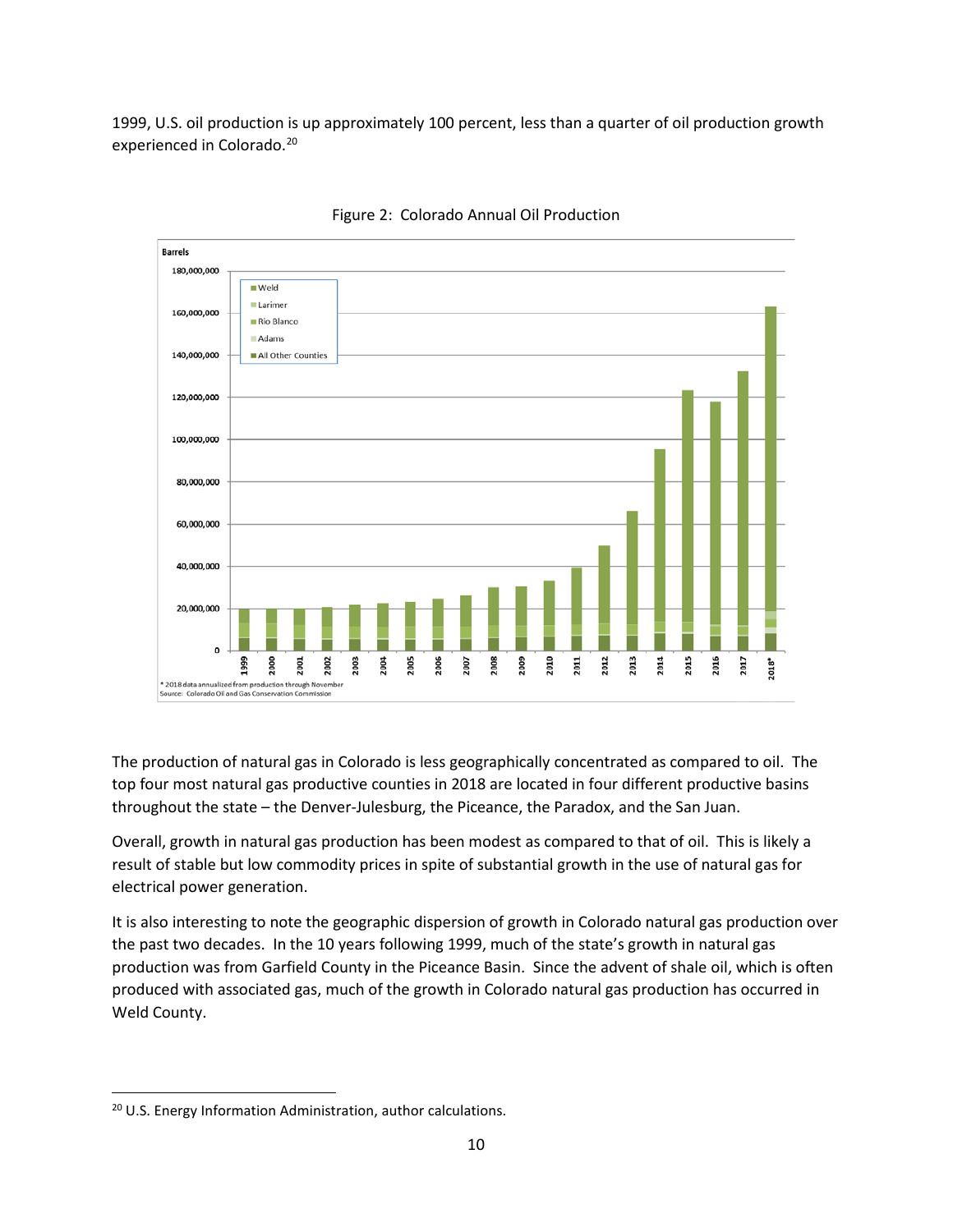

Figure 3: Colorado Annual Natural Gas Production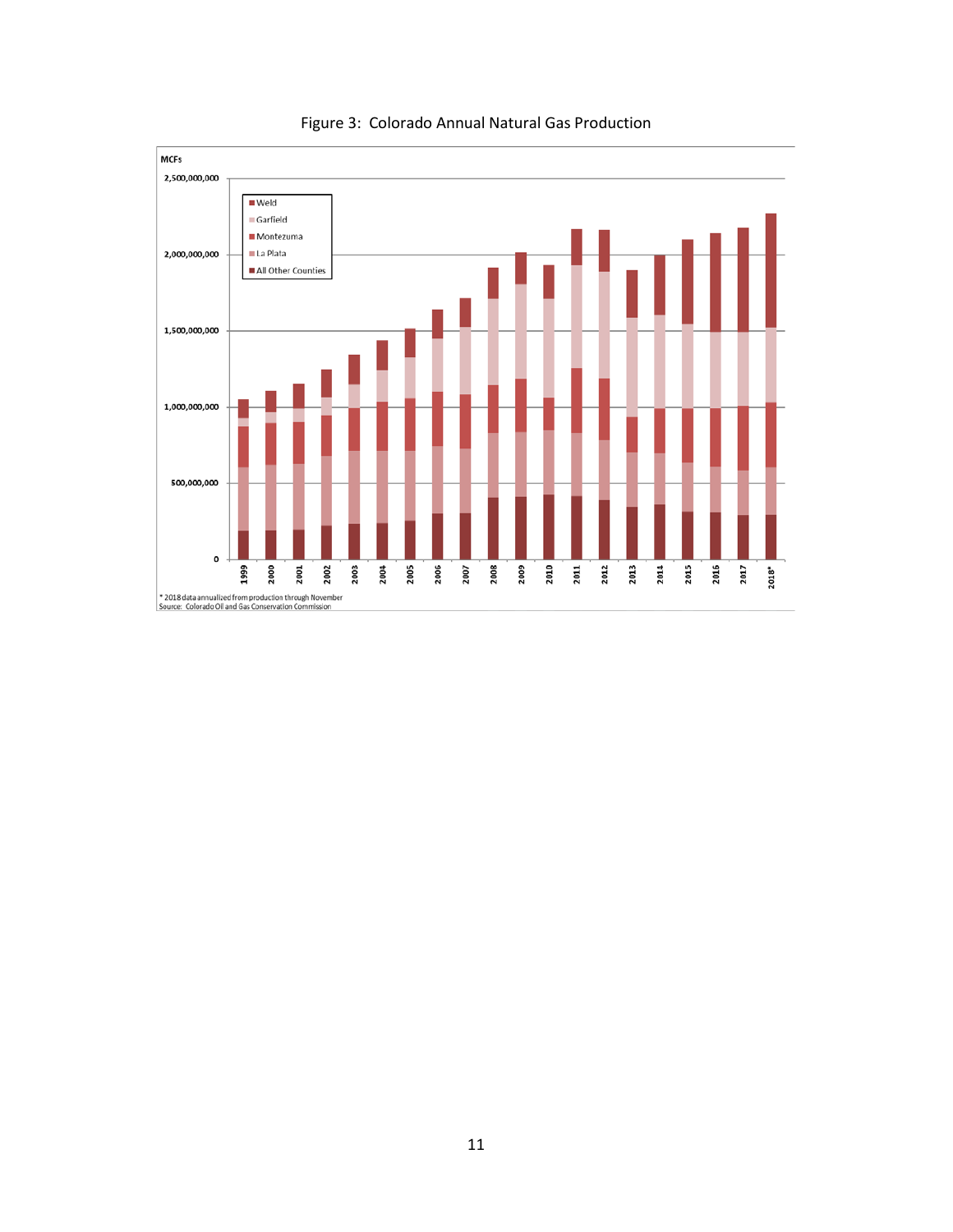## IV. Economic Measures of Industry Activity

Direct measures of industry activity presented in preceding section are associated with a broader set of economic impacts. The upstream and midstream oil and gas industry employs many resources in addition to the workers on payroll in industry establishments. These supply-chain expenditures indirectly support workers in related industries. And earnings expenditures of workers and owners, both directly and indirectly employed by industry establishments, induce additional economic activity and employment in a broad range of sectors, from housing to entertainment to healthcare and other services.

Figure 4 presents a complete estimate of employment associated with Colorado oil and gas sector industry establishments. Overall employment – the sum total of direct, indirect, and induced jobs – is estimated at 89,340 jobs in 2017. Approximately one third of these positions represent workers employed directly in oil and gas industry establishments. Over half of total industry-supported employment is induced by income derived from the broader oil and gas sector supply chain.

| Industry                  | Direct<br>Indirect |       | Induced | Total                |  |
|---------------------------|--------------------|-------|---------|----------------------|--|
| (1)                       | (2)                | (3)   | (4)     | $(2)+(3)+(4)$<br>(5) |  |
| Extraction                | 10,833             | 4,618 | 19,498  | 34,949               |  |
| Drilling                  | 1,799              | 663   | 2,487   | 4,949                |  |
| <b>Support Activities</b> | 11,989             | 1,569 | 8,113   | 21,671               |  |
| Pipeline Construction     | 3,936              | 1,116 | 1,998   | 7,051                |  |
| Pipeline Transportation   | 1,347              | 694   | 18,679  | 20,720               |  |
| Total                     | 29,904             | 8,661 | 50,775  | 89,340               |  |

# Table 4: Colorado Oil and Gas Sector Employment Counts, 2017

Note: estimates from IMPLAN input-output model

Support activities represent the largest industry in the Colorado oil and gas sector as measured by direct employment. However, establishments in oil and gas extraction indirectly employ nearly three times the number of workers as are employed in the support activities supply chain.

The pipeline transport sector has a high impact on induced employment relative to direct employment in the industry in 2017. This high induced multiple is a result of several factors. First, this industry has the highest labor income per worker of any industry in Colorado in the IMPLAN model. Second, the sum of wages, salaries, and proprietor income exceeded total output in 2017, reflecting capital losses and net investment in this industry in the study period. Finally, induced employment is further elevated because pipeline transportation has the highest share of total income received as proprietor income, which the IMPLAN model assumes is fully expended in the local area. The induced multiple of direct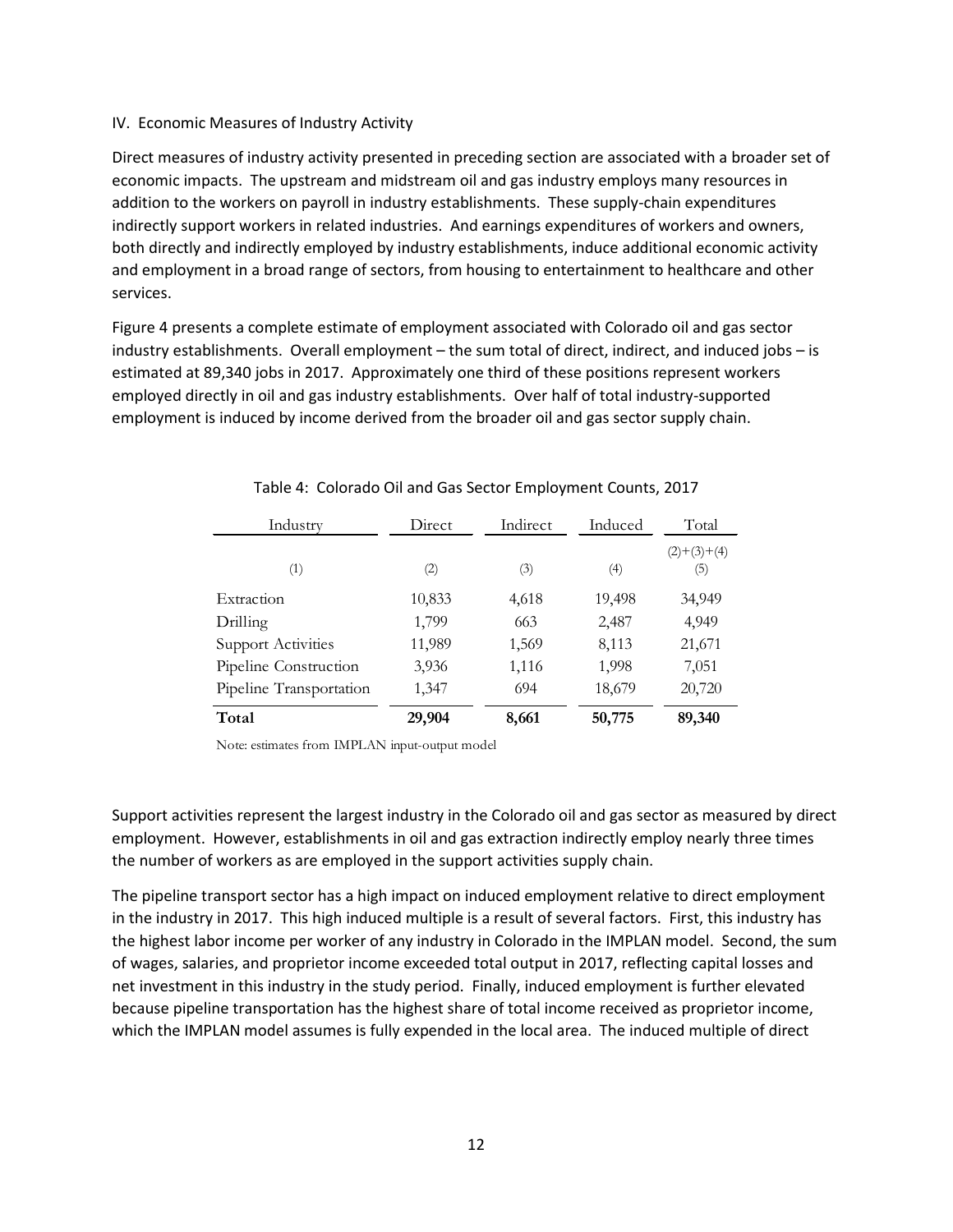pipeline transportation jobs is likely to decline in future periods if net investment declines to capital replacement, as expected in future years when pipeline capacity has caught up with local demand.<sup>[21](#page-17-0)</sup>

Table 5 repeats total statewide sector employment impacts presented in table 4. In addition, Table 5 presents employment measures for eight counties significantly associated with four major producing basins in Colorado.<sup>[22](#page-17-1)</sup> Employment in these counties accounts for approximately two-thirds of overall employment associated with the oil and gas sector in Colorado. Approximately 75 percent of direct employment and all indirect employment occurs in the selected counties. Roughly half of induced employment occurs in these counties, with the remainder of jobs induced by oil and gas sector employee expenditures occurring in other counties throughout Colorado.

| Geographic Unit        | Direct | Indirect | Induced | Total                |
|------------------------|--------|----------|---------|----------------------|
| (1)                    | (2)    | (3)      | (4)     | $(2)+(3)+(4)$<br>(5) |
| Colorado, statewide    | 29,904 | 8,661    | 50,775  | 89,340               |
| Denver-Julesburg Basin |        |          |         |                      |
| Weld County            | 8,519  | 1,621    | 3,062   | 13,202               |
| Adams County           | 1,487  | 901      | 2,280   | 4,669                |
| <b>Boulder County</b>  | 228    | 1,969    | 179     | 2,376                |
| Denver County          | 8,399  | 3,354    | 20,410  | 32,163               |
| Piceance Basin         |        |          |         |                      |
| Garfield County        | 1,618  | 438      | 520     | 2,576                |
| Rio Blanco County      | 725    | 267      | 250     | 1,242                |
| San Juan Basin         |        |          |         |                      |
| La Plata County        | 928    | 542      | 757     | 2,228                |
| Raton Basin            |        |          |         |                      |
| Las Animas County      | 390    | 119      | 155     | 664                  |

# Table 5: Colorado Oil and Gas Sector Employment Counts, 2017 (Statewide and Selected Counties)

Note: estimates from IMPLAN input-output model

Weld County contains the largest number of workers directly employed by oil and gas sector establishments. Denver accounts for the largest number of workers in the broader supply chain, and

<span id="page-17-0"></span> $21$  The IMPLAN induced multiple of direct jobs was 13.9 for Colorado pipeline transportation in 2017. That multiple was 5.9 in 2014, 9.7 in 2015, and peaked at 18.9 in 2016.

<span id="page-17-1"></span><sup>&</sup>lt;sup>22</sup> Results from the IMPLAN total state model and the multi-regional models used to calculate county-level effects can only be compared in a qualitative sense. In counties with few firms in an industry, employment and wage data is suppressed by reporting agencies. In those cases, we estimate employment and earnings using industry establishment averages at the state level. These approximations will produce county-level results that do not necessarily sum to those of statewide aggregate model estimates.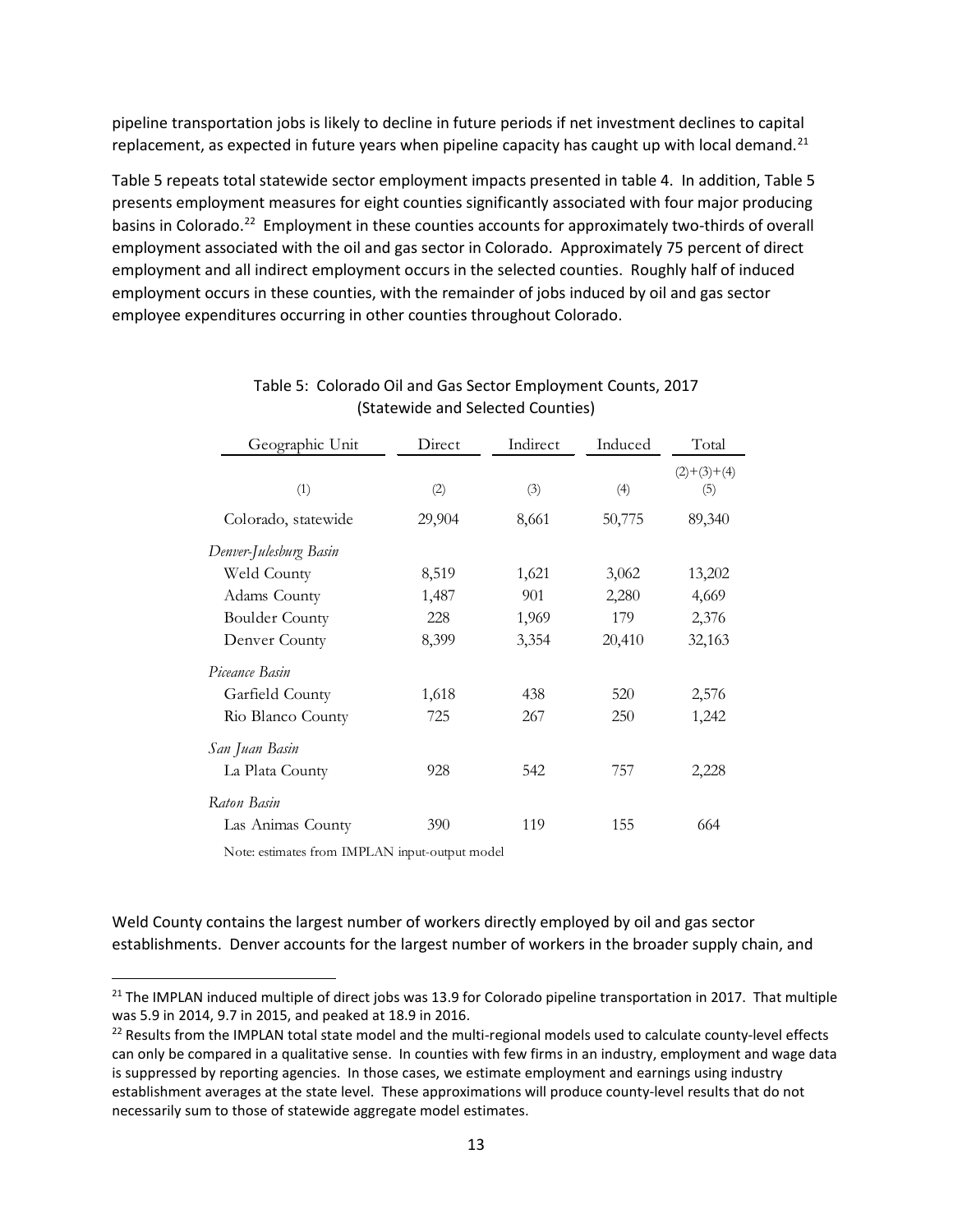those induced by oil and gas sector worker expenditures statewide. Boulder has a large number of indirectly employed positions relative to direct positions in the county, reflecting a significant number of firms and proprietors participating in the regional supply chain.

We can characterize activity associated with the oil and gas sector by several economic measures, in addition to employment counts. Table 6 presents employment income, value added, and output associated with total sector employment and business activity. Output is the value of production in a given year. It represents total industry revenues adjusted for net changes in production. Value added represents total industry output net of the value of intermediate inputs needed to produce that output. Value added can also be thought of as that share of production remaining after payments to inputs and therefore available to be paid to workers (i.e. employment income), owners (i.e. returns on invested capital), and the government (i.e. taxes and fees). Thus, employment income is that portion of value added that is not paid to owners or taxes.

|                           |               | Employment* | Value      |          |
|---------------------------|---------------|-------------|------------|----------|
| Industry                  | $Employment*$ | Income      | Added      | Output   |
|                           |               |             | (Millions) |          |
| $\left( 1\right)$         | (2)           | (3)         | (4)        | (5)      |
| Extraction                | 34,949        | \$4,152     | \$5,636    | \$8,080  |
| Drilling                  | 4,949         | 528         | 786        | 1,085    |
| <b>Support Activities</b> | 21,671        | 1,693       | 2,295      | 3,225    |
| Pipeline Construction     | 7,051         | 419         | 619        | 1,089    |
| Pipeline Transportation   | 20,720        | 4,010       | 4,209      | 5,514    |
| Total                     | 89,340        | \$10,800    | \$13,545   | \$18,994 |

## Table 6: Colorado Oil and Gas Sector Economic Impact Measures, 2017

Notes: estimates from IMPLAN input-output model

\* Employment measures include direct, indirect, and induced effects

Nearly two thirds of oil and gas sector output is attributable to upstream industries - extraction, drilling, and support activities. In comparison, employment income is more evenly split between upstream and midstream industries, with less than 60 percent of income attributable to direct, indirect, and induced employment in extraction, drilling, and support activities.

Table 7 presents these economic measures for the statewide oil and gas sector and selected counties. Approximately eighty five percent of industry output is attributable to activity in the eight counties selected to illustrate four principal productive basins in Colorado. Nearly 59 percent of industry output is associated with activities in Denver County. In comparison, only 36 percent of sector employment occurs in Denver, indicating employment is broadly distributed throughout the state as compared to the location for recording sales revenue.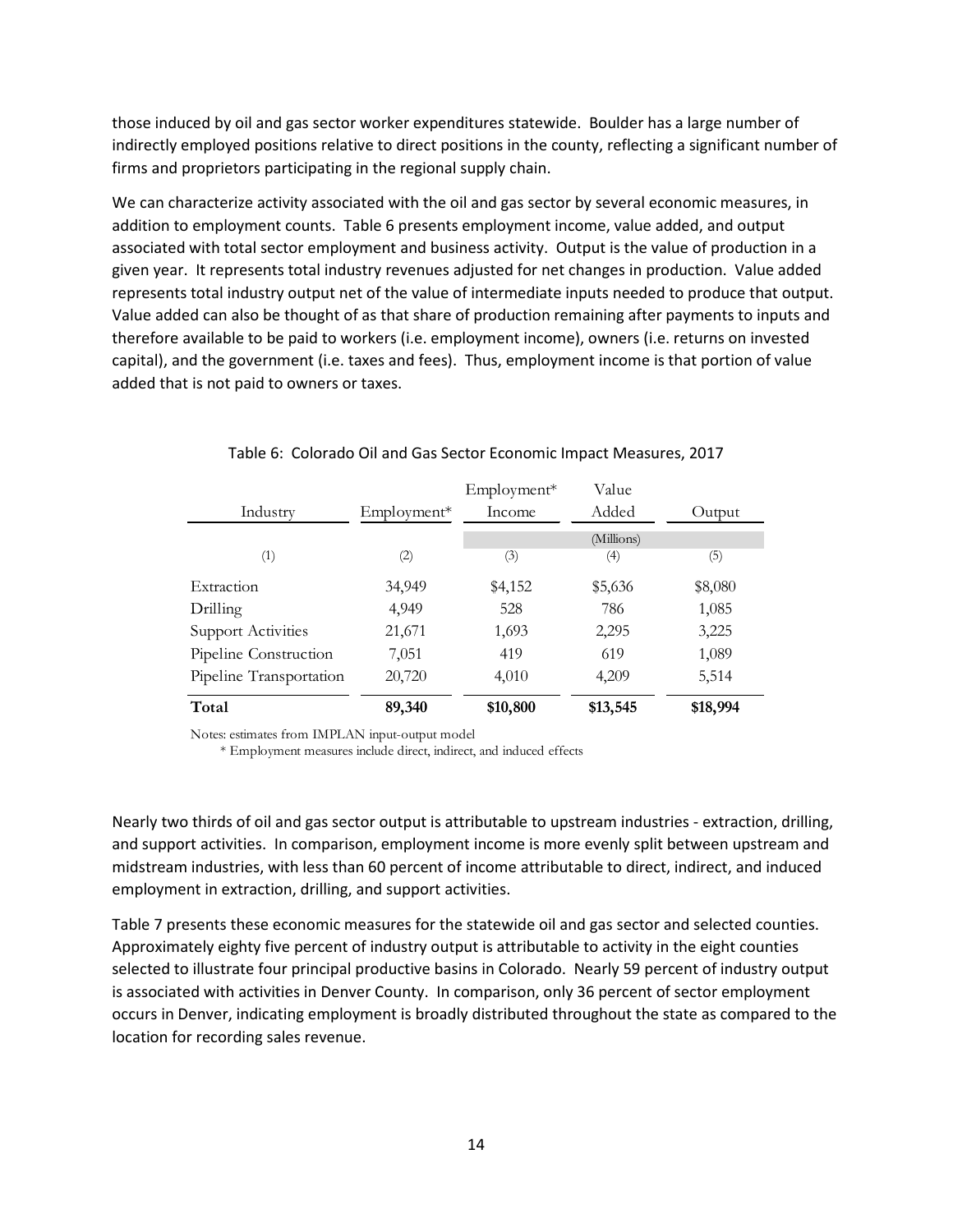On a per capita basis, Colorado oil and gas sector activities are relatively evenly distributed across the basins highlighted here, although *per capita* measures suggest a significant industry presence Rio Blanco County due to a relatively low population.

|                        |             | Employment | Value        |        |
|------------------------|-------------|------------|--------------|--------|
| Geographic Unit        | Employment* | $Income*$  | Added        | Output |
|                        |             |            | (\$Millions) |        |
| (1)                    | (2)         | (3)        | (4)          | (5)    |
| Colorado, statewide    | 89,340      | 10,800     | 13,545       | 18,994 |
| Denver-Julesburg Basin |             |            |              |        |
| Weld County            | 13,202      | 1,259      | 1,637        | 2,249  |
| Adams County           | 4,669       | 913        | 1,030        | 1,316  |
| <b>Boulder County</b>  | 2,376       | 136        | 204          | 363    |
| Denver County          | 32,163      | 7,551      | 9,063        | 11,124 |
| Piceance Basin         |             |            |              |        |
| Garfield County        | 2,576       | 197        | 284          | 432    |
| Rio Blanco County      | 1,242       | 113        | 136          | 233    |
| San Juan Basin         |             |            |              |        |
| La Plata County        | 2,228       | 173        | 208          | 398    |
| Raton Basin            |             |            |              |        |
| Las Animas County      | 664         | 49         | 76           | 119    |

# Table 7: Colorado Oil and Gas Sector Economic Impact Measures, 2017 (Statewide and Selected Counties)

Note: estimates from IMPLAN input-output model

In most counties highlighted, industry presence as measured by employment per 1,000 county population ranges from 40 to 46. Adams and Boulder counties have significantly less employment on a population-normalized basis. Rio Blanco County has the highest concentration of oil and gas sector employment.

Upstream and midstream oil and gas sector employment income, value added, and industry output also appear more evenly distributed across selected counties when normalized by county population than when considered on a gross basis as presented in Table 7. Weld, Garfield, La Plata, and Las Animas counties have similar measures of population-normalized employment income, value added, and output, suggesting similar degrees of industry significance in county economic output.

By these measures, the upstream and midstream oil and gas industry is approximately twice as significant in Weld, Garfield, La Plata, and Las Animas county economies as compared to the statewide normalized measures of economic impact. Industry significance is approximately five-times statewide averages in Denver County, and nine to ten-times statewide averages in Rio Blanco County. Adams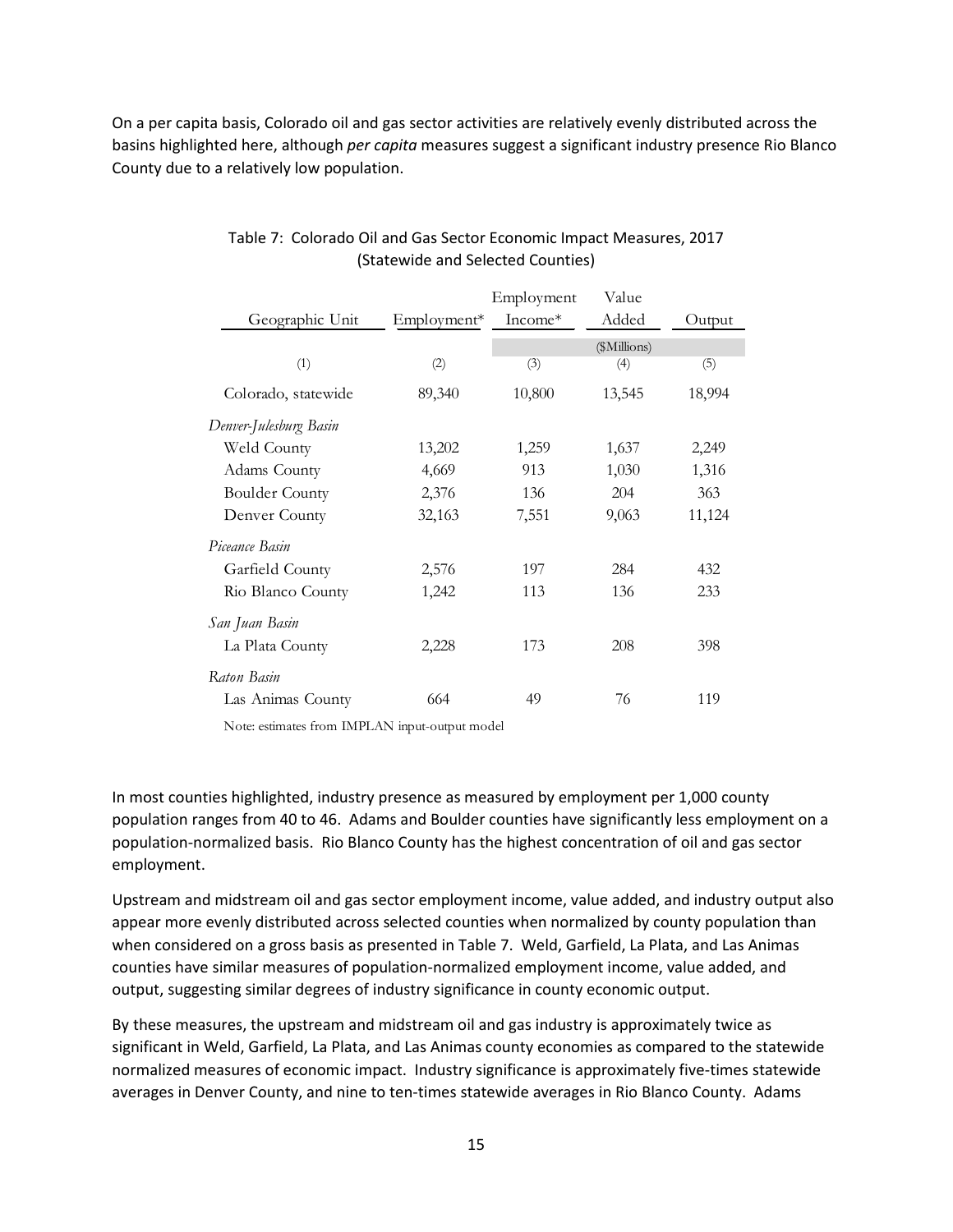County is most typical of statewide industry significance by these measures, even while it has a lower share of county workforce associated with the industry as compared to the state overall

| Geographic Unit        | Population | Employment*                        | Employment<br>Income* | Value<br>Added                           | Output |
|------------------------|------------|------------------------------------|-----------------------|------------------------------------------|--------|
|                        |            | $(\text{per }000's \text{ pop'n})$ |                       | (\$Millions per 000's county population) |        |
| (1)                    | (2)        | (3)                                | (4)                   | (5)                                      | (6)    |
| Colorado, statewide    | 5,607,154  | 15.93                              | 1.93                  | 2.42                                     | 3.39   |
| Denver-Julesburg Basin |            |                                    |                       |                                          |        |
| Weld County            | 304,633    | 43.34                              | 4.13                  | 5.37                                     | 7.38   |
| Adams County           | 503,167    | 9.28                               | 1.81                  | 2.05                                     | 2.62   |
| <b>Boulder County</b>  | 322,514    | 7.37                               | 0.42                  | 0.63                                     | 1.13   |
| Denver County          | 704,621    | 45.65                              | 10.72                 | 12.86                                    | 15.79  |
| Piceance Basin         |            |                                    |                       |                                          |        |
| Garfield County        | 59,118     | 43.57                              | 3.33                  | 4.80                                     | 7.31   |
| Rio Blanco County      | 6,420      | 193.53                             | 17.60                 | 21.17                                    | 36.22  |
| San Juan Basin         |            |                                    |                       |                                          |        |
| La Plata County        | 55,589     | 40.07                              | 3.12                  | 3.73                                     | 7.15   |
| Raton Basin            |            |                                    |                       |                                          |        |
| Las Animas County      | 14,238     | 46.63                              | 3.41                  | 5.35                                     | 8.33   |

# Table 8: Colorado Oil and Gas Sector Population-Normalized Economic Impact Measures, 2017 (Statewide and Selected Counties)

Note: estimates from IMPLAN input-output model, normalized by U.S. Census population estimates July 1, 2017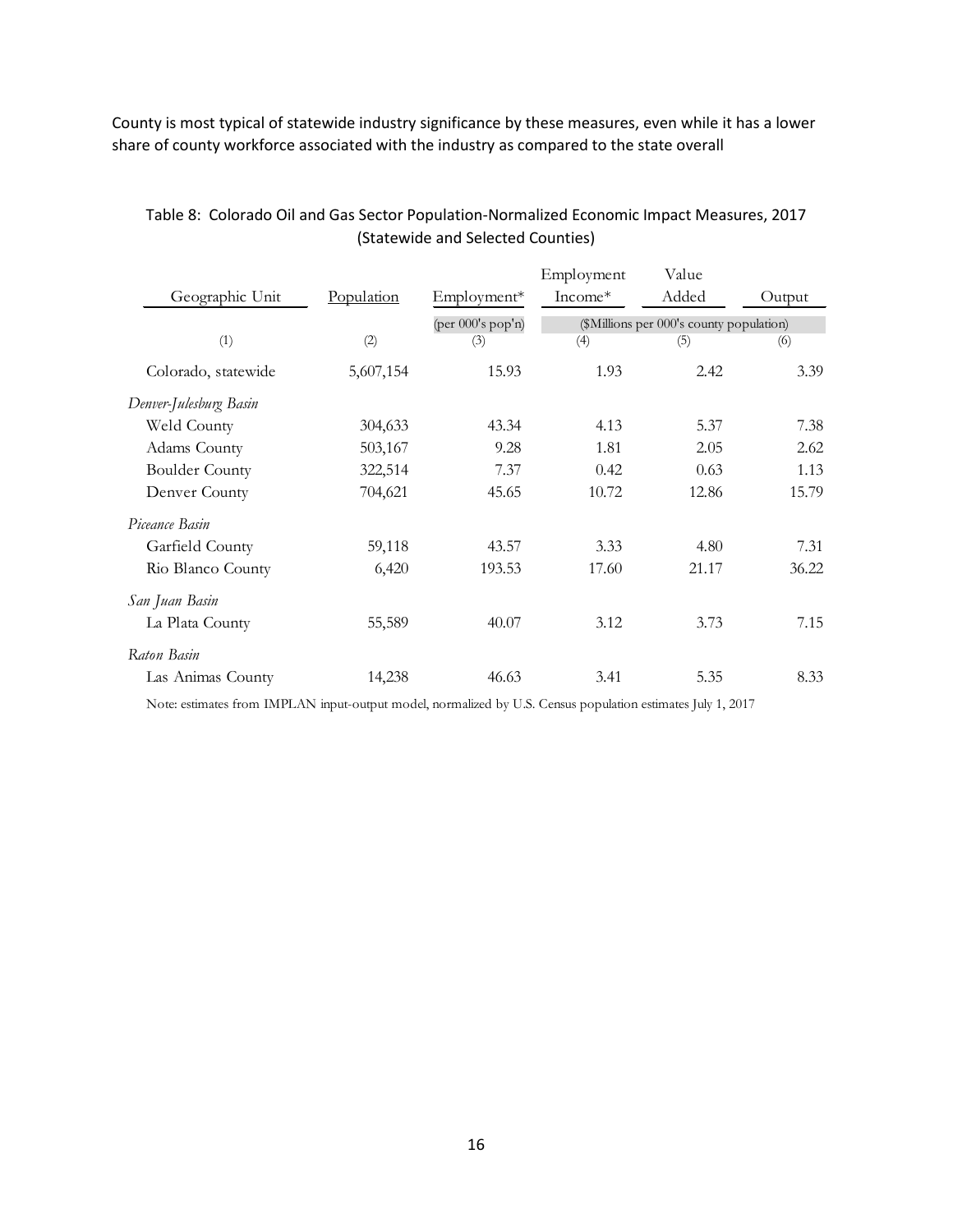## V. Fiscal Measures of Industry Activity

Colorado upstream and midstream oil and gas sector activities yield a broad range of fiscal resources. Fiscal flows associated with oil and gas activities include state personal income taxes paid by workers in sector establishments. In addition, oil and gas extraction industry establishments pay the following fees and taxes:

- State lease bonus payments, land lease payments, surface use agreement fees, and royalties on oil and gas produced from state lands.
- Federal lease bonus payments, land lease payments, surface use agreement fees, and royalties on oil and gas produced from Federal lands.<sup>[23](#page-21-0)</sup>
- County property taxes on the value of oil and gas producing land, equipment and structural improvements on the land, and the value of the oil and gas produced from the land.<sup>[24](#page-21-1)</sup>
- State severance taxes on the value of production from private lands, state lands, Federal lands, and tribal lands. [25](#page-21-2)
- A levy to fund oil and gas regulation.
- State corporate income taxes.

Public financial payments from these sources totaled over \$990 million in 2017, flowing through state and local governments to a broad range of beneficiaries.

| <b>Fiscal Source</b>                                         | <b>Amount (\$millions)</b> | <b>Time Period</b> | <b>Primary Uses</b>                                          |
|--------------------------------------------------------------|----------------------------|--------------------|--------------------------------------------------------------|
| Individual Income Tax                                        | \$234.7                    | 2017               | education, social assistance                                 |
| State Lands & Minerals                                       | 99.4                       | $FY$ 2017 $-$ 18   | education, parks & wildlife,<br>public buildings             |
| Federal Lands & Minerals                                     | 84.7                       | 2017               | education, social assistance                                 |
| Property Tax                                                 | 457.1                      | 2107               | education, local governments                                 |
| State Severance Tax                                          | 96.1                       | $FY$ 2017 $-18$    | local impact grants, energy<br>innovation, water & resources |
| Oil & Gas Conservation<br>and Environmental<br>Response Fund | 13.2                       | $FY$ 2016 - 2017   | oil & gas regulation                                         |
| Corporate Income Tax                                         | 8.1                        | 2017               | education, social assistance                                 |
| TOTAL:                                                       | \$993.3                    |                    |                                                              |

Table 9: Total Fiscal Flows from Colorado Oil and Gas Sector to various Colorado Governments

<span id="page-21-0"></span> $23$  A share of Federal payments are returned to the state in which they originate.

<span id="page-21-1"></span> $24$  The share of production from a tribal land that is owned by that tribe is not subject to county property tax.

<span id="page-21-2"></span> $25$  The share of production from a tribal land that is owned by that tribe is not subject to state severance tax.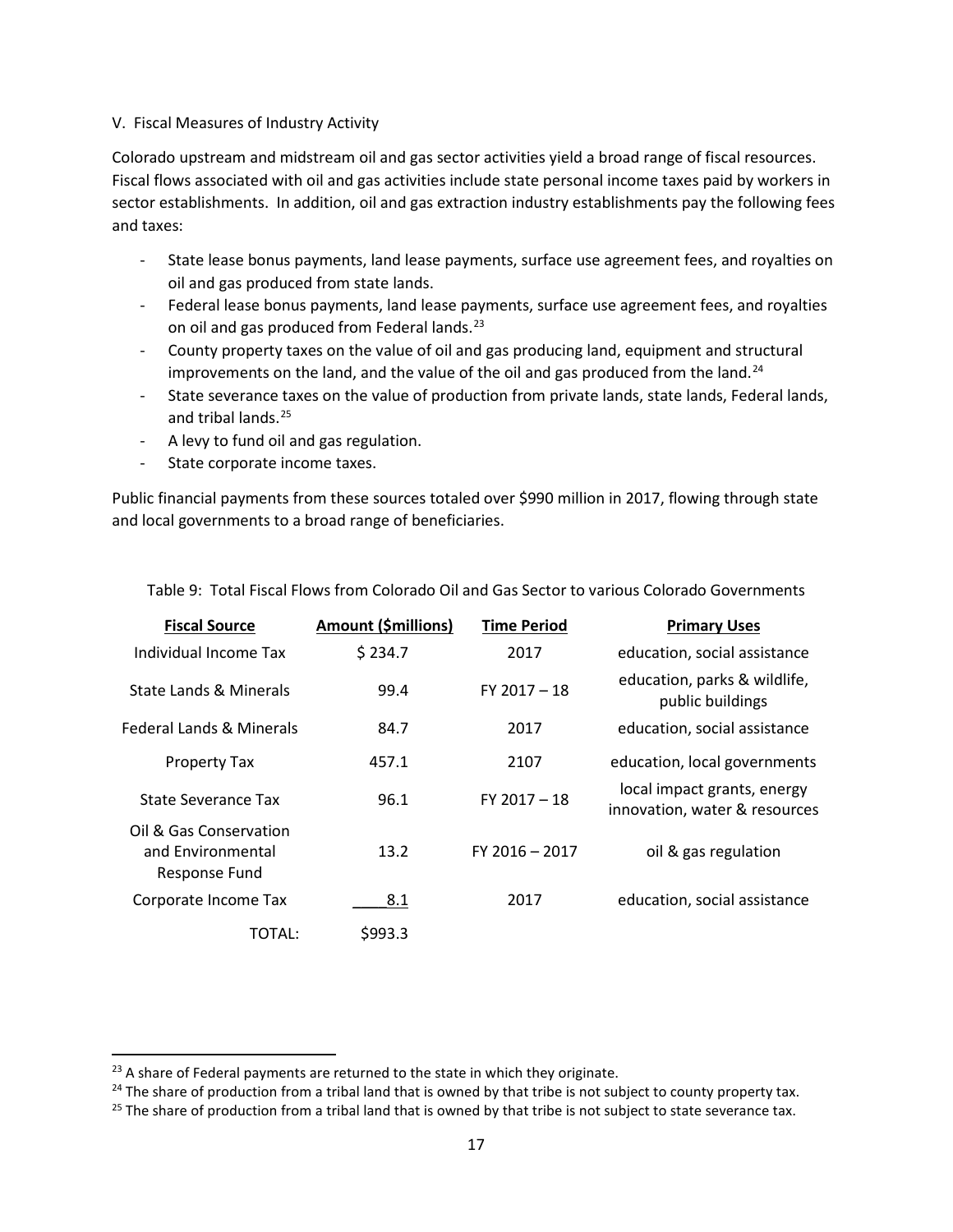Table 9 summarizes fiscal flows from the Colorado upstream and midstream oil and gas sector. Property taxes represent the largest source of public revenue from oil and gas sector activities. Nearly \$460 million in taxes on oil and gas property were paid or payable to a broad range of taxing districts and authorities across Colorado in 2017. Property and income taxes represent approximately 70 percent of tax revenue generated by oil and gas industry activity in the state in 2017. These and other fiscal flows serve a variety of uses, the most significant of which is public education.

Colorado individual income taxes are assessed at a rate of 4.63 percent of taxable income.<sup>[26](#page-22-0)</sup> The IMPLAN I-O model used in this analysis estimates a total of \$234.7 million of individual income taxes paid by direct, indirect, and induced workers associated with oil and gas sector establishments, after various permissible exclusions and deductions.

Individual income tax payments are part of the state's general fund. General fund receipts are allocated to variety of statutory and discretionary uses, including education (41.8%), social assistance (34.6%), justice (5.8%), business, community, & consumer affairs (5.0%), transportation (4.9%), and other categories.<sup>27</sup>

Fees associated with oil and gas extraction on state lands in Colorado are managed by the State Board of Land Commissioners. The Land Commissioners manage several trusts for the benefit of Colorado public schools and a variety of other public institutions and purposes. Trust assets include 2.8 million acres of surface land and four million acres of mineral rights.<sup>[28](#page-22-2)</sup> The trusts receive receipts for mineral lease bonus payments, leasing fees, surface use fees, and mineral royalties.

Table 10 presents various oil and gas industry payments to seven trusts from fiscal year 2010 – 11 through fiscal year 2017 – 18. Trusts receiving oil and gas related fees in the most recent fiscal year include the School Trust (for public schools), the CSU Trust (for Colorado State University), the Internal Improvements Trust (for Colorado parks and wildlife), and the Public Buildings Trust.<sup>29</sup> In Fiscal Year 2017 – 18, oil and gas related revenues to these trusts totaled \$99.4 million. School Trust oil and gas revenues accounted for 99 percent of total oil and gas revenues to State Board of Land Commissioners managed trusts.[30](#page-22-4)

Over the past eight fiscal years, oil and gas revenues have been sufficient to cover a large share of distributions from the School Trust and the CSU Trust. In addition, trust distributions in excess total oil and gas revenues may be attributable to investment earnings on oil and gas trust revenues retained for investments in previous years. Thus, oil and gas revenues may be an important contributor to trust sustainability.

In the case of the School Trust, oil and gas revenues have covered between 80 percent and 95 percent of trust distributions. They were sufficient to cover 81 percent of School Trust distributions in the most

<span id="page-22-0"></span> <sup>26</sup> Colorado Department of Revenue, 2018b, p. 5.

<span id="page-22-1"></span> $27$  Ibid., p. 2.

<span id="page-22-2"></span><sup>&</sup>lt;sup>28</sup> Colorado State Board of Land Commissioners, Income and Inventory Report, Fiscal Year 2017 – 18, p. 2.

<span id="page-22-3"></span> $29$  In addition to the four trusts listed above, three additional trusts received some oil and gas related revenue from Fiscal Year 2010 – 11 to Fiscal Year 2017 – 18: the Hesperis Trust (Fort Lewis College), the Penitentiary Trust (Colorado Department of Corrections), and the CU Trust (University of Colorado).

<span id="page-22-4"></span><sup>&</sup>lt;sup>30</sup> In Fiscal Year 2017-18, the CSU Trust received \$666 thousand, the Internal Improvements Trust received \$640 thousand, and the Public Buildings Trust received approximately \$8 thousand.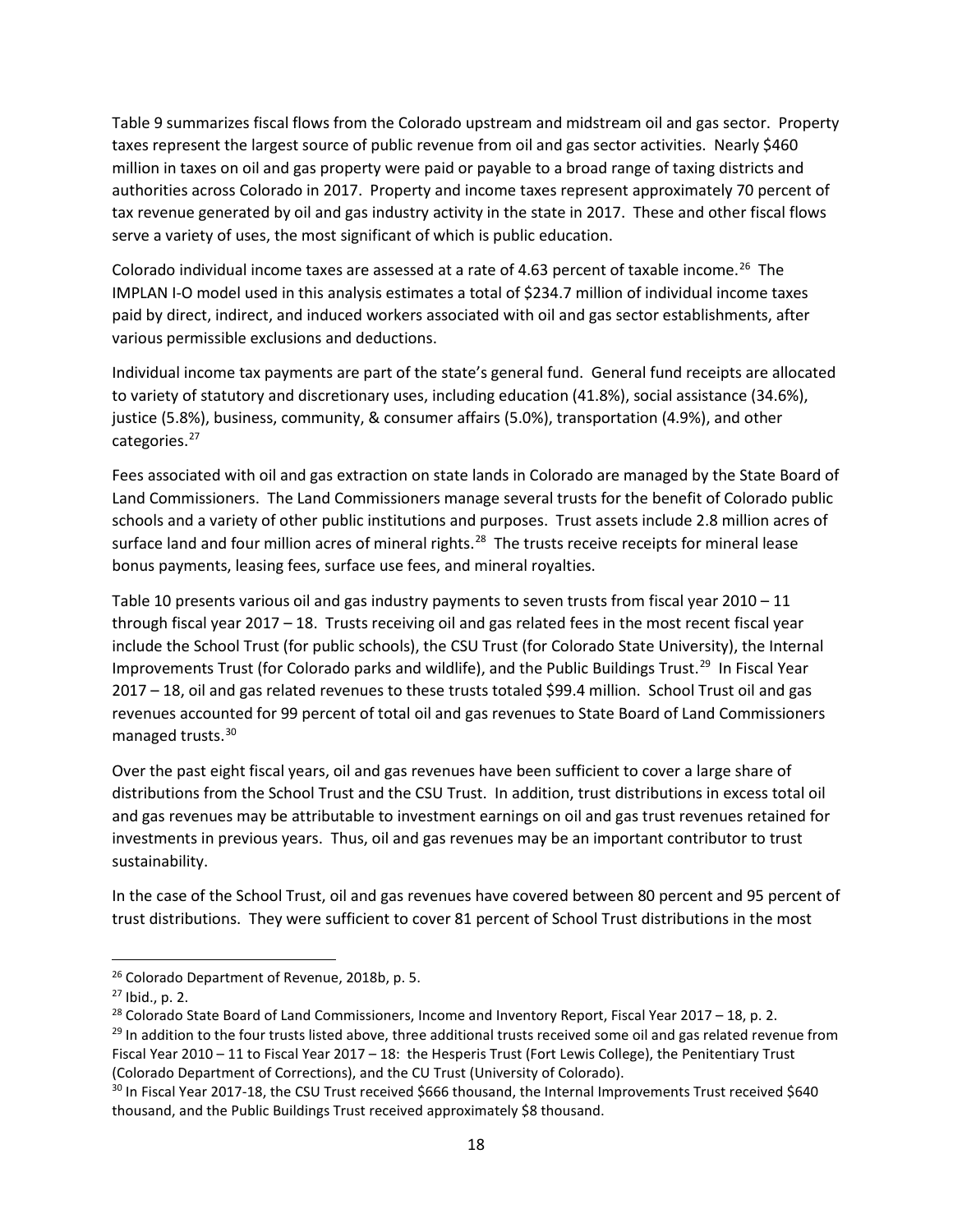recently completed fiscal year. In the case of the CSU Trust over this time period, oil and gas revenues have covered between 84 percent and 127 percent of trust fund distributions. They were sufficient to cover 94 percent of CSU Trust distributions in the most recently completed fiscal year.

| <b>REVENUES</b> (millions)<br>- MINERALS -           | FY 2010-11 | FY 2011-12 | FY 2012-13 | FY 2013-14 | FY 2014-15 | FY 2015-16 | FY 2016-17 | FY 2017-18 |
|------------------------------------------------------|------------|------------|------------|------------|------------|------------|------------|------------|
| Oil Royalties                                        | \$17.53    | \$27.35    | \$34.04    | \$76.61    | \$79.24    | \$42.07    | \$44.02    | \$56.05    |
| Gas Royalties                                        | 16.13      | 17.44      | 13.80      | 23.47      | 26.13      | 17.48      | 20.71      | 25.15      |
| <b>Bonus</b>                                         | 63.26      | 78.45      | 53.18      | 50.04      | 50.70      | 42.68      | 20.29      | 15.34      |
| Oil and Gas Rentals                                  | 1.40       | 2.25       | 2.62       | 2.35       | 1.97       | 1.62       | 1.19       | 1.30       |
| - SURFACE -                                          |            |            |            |            |            |            |            |            |
| <b>Surface Use Agreements</b>                        | 0.32       | 0.21       | 0.49       | 0.65       | 0.52       | 0.75       | 0.50       | 1.56       |
| Total Oil & Gas Revenues                             | \$98.65    | \$125.70   | \$104.14   | \$153.12   | \$158.56   | \$104.60   | \$86.72    | \$99.40    |
| <b>TRUSTS DISTRIBUTIONS (millions)</b>               | \$112.70   | \$132.47   | \$118.44   | \$166.54   | \$179.91   | \$130.62   | \$109.03   | \$122.31   |
| Oil & Gas Revenue<br>as share of total distributions | 0.88       | 0.95       | 0.88       | 0.92       | 0.88       | 0.80       | 0.80       | 0.81       |

## Table 10: Colorado State Board of Land Commissioners, Oil and Gas Revenues to All Trusts

Source: Colorado State Board of Land Commissioners, Income and Invetory Reports, Fiscal Years 2014-15, 2015-16, 2016-17, 2017-18.

Fees associated with oil and gas extraction on Federal lands in Colorado are administered by U.S. Department of Interior Office of Natural Resources and Revenue. Federal mineral lease (FML) revenues from oil and gas producers include lease auction bonus payments, surface use and other fees, ongoing lease rental payments, and royalties on produced minerals. Approximately 50 percent of these payments are returned to their state of origin.<sup>[31](#page-23-0)</sup>

Figure 4 shows total FML oil and gas revenue from Colorado from 2008 through 2017.<sup>[32](#page-23-1)</sup> Total fees associated with oil and gas sector activity on federal lands in Colorado were \$169.4 million in 2017. Approximately 96 percent of these fees were mineral royalty payments. In the decade ending 2017, total federal lands oil and gas fees in Colorado ranged from \$347.0 million in 2008 to \$147.8 million in 2016. Assuming 50 percent of Federal fees are returned to Colorado, the state will receive \$84.7 million from Federal lands oil and gas fees in 2017. As these fees are paid into the state general fund, we assume uses may be estimated in proportion to general fund uses.

Property taxes in Colorado are levied by local governmental jurisdictions (counties, municipalities, special purpose tax districts, etc.) on property values assessed in accordance with state statutes. Oil and gas lands are assessed at 87.5 percent of production value. Other commercial property is assessed at 29 percent of market value. The residential property assessment rate is revised annually to maintain a statutory ratio between total property tax collections from commercial property and those from residential property.

<span id="page-23-0"></span> <sup>31</sup> Colorado General Assembly, Legislative Council Staff, Colorado Online Tax Handbook – Severance Tax.

<span id="page-23-1"></span> $32$  Some values may be negative on net due to credits for excess payments in previous years.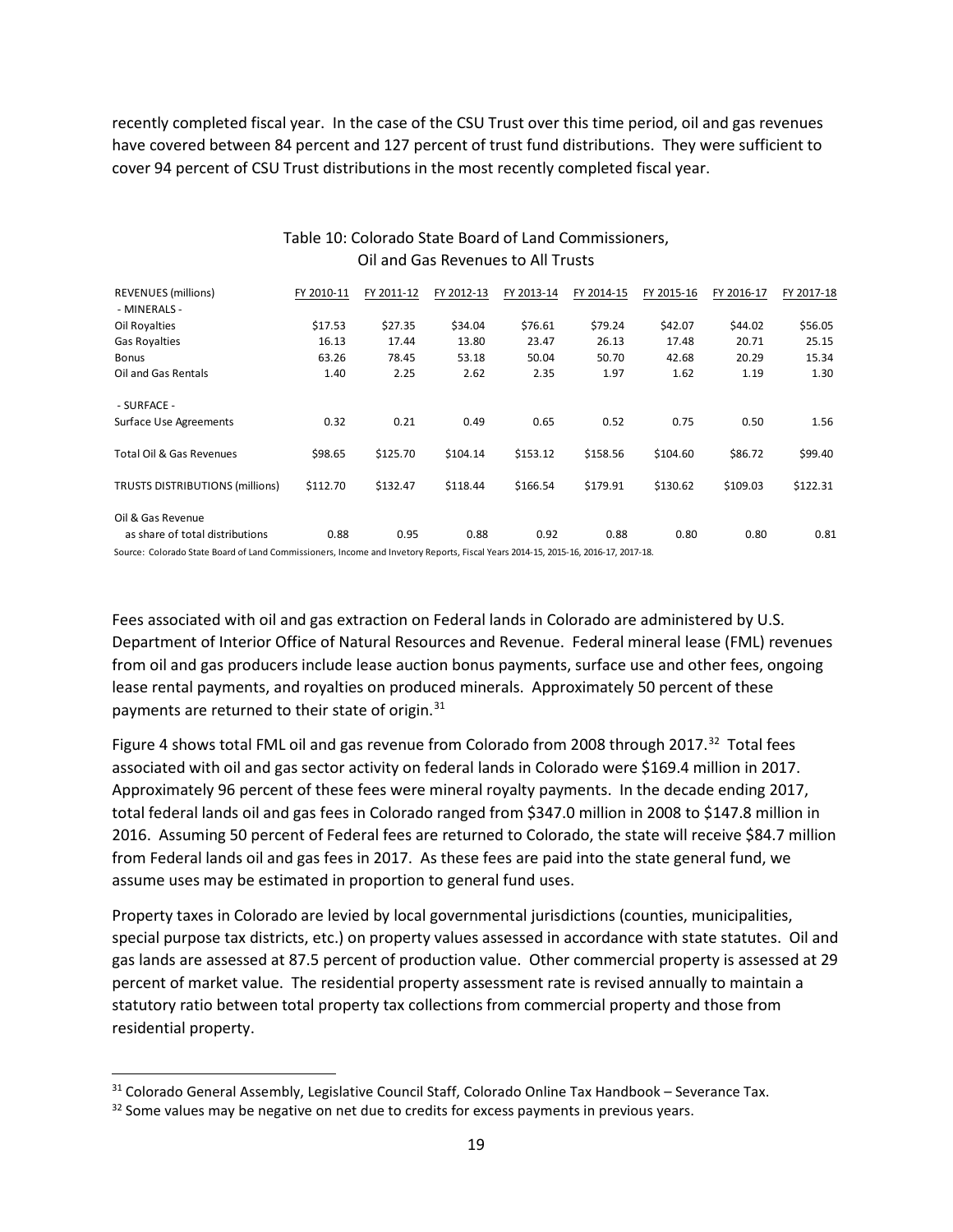

#### Figure 4: Oil and Gas Fees Paid on Federal Lands in Colorado

Table 11 presents assessed property values and effective mill levies for oil and gas property from 2013 through 2017. Oil and gas properties are assessed a tax on the value of lands, improvements to those lands, and personal property. Improvements generally refer to unsalvageable investments, such as drainage or roads. Personal property refers to salvageable or investments such as equipment installed on the land.

|             |           |                     | effective                | tax       |           |            |
|-------------|-----------|---------------------|--------------------------|-----------|-----------|------------|
| <u>year</u> | Land      | <b>Improvements</b> | <b>Personal Property</b> | Total     | mill levy | assessment |
| 2013        | \$6,829.0 | \$6.0               | \$1.945.3                | \$8,780.2 | 50.6      | \$444.5    |
| 2014        | 9.112.8   | 2.3                 | 1.994.2                  | 11,109.3  | 50.9      | 565.8      |
| 2015        | 11,175.2  | 4.5                 | 2.164.3                  | 13,344.0  | 52.1      | 695.6      |
| 2016        | 6.099.8   | 9.0                 | 2.139.9                  | 8.248.7   | 59.0      | 486.9      |
| 2017        | 5.381.4   | 8.8                 | 2.124.0                  | 7.514.1   | 60.8      | 457.1      |

#### Table 11: Oil and Gas Assessments and Levies

Sources: State of Colorado, Department of Local Affairs, Division of Property Taxation, Annual reports, 2013 to 2017. Garfield County Assessor, Weld County Assessor.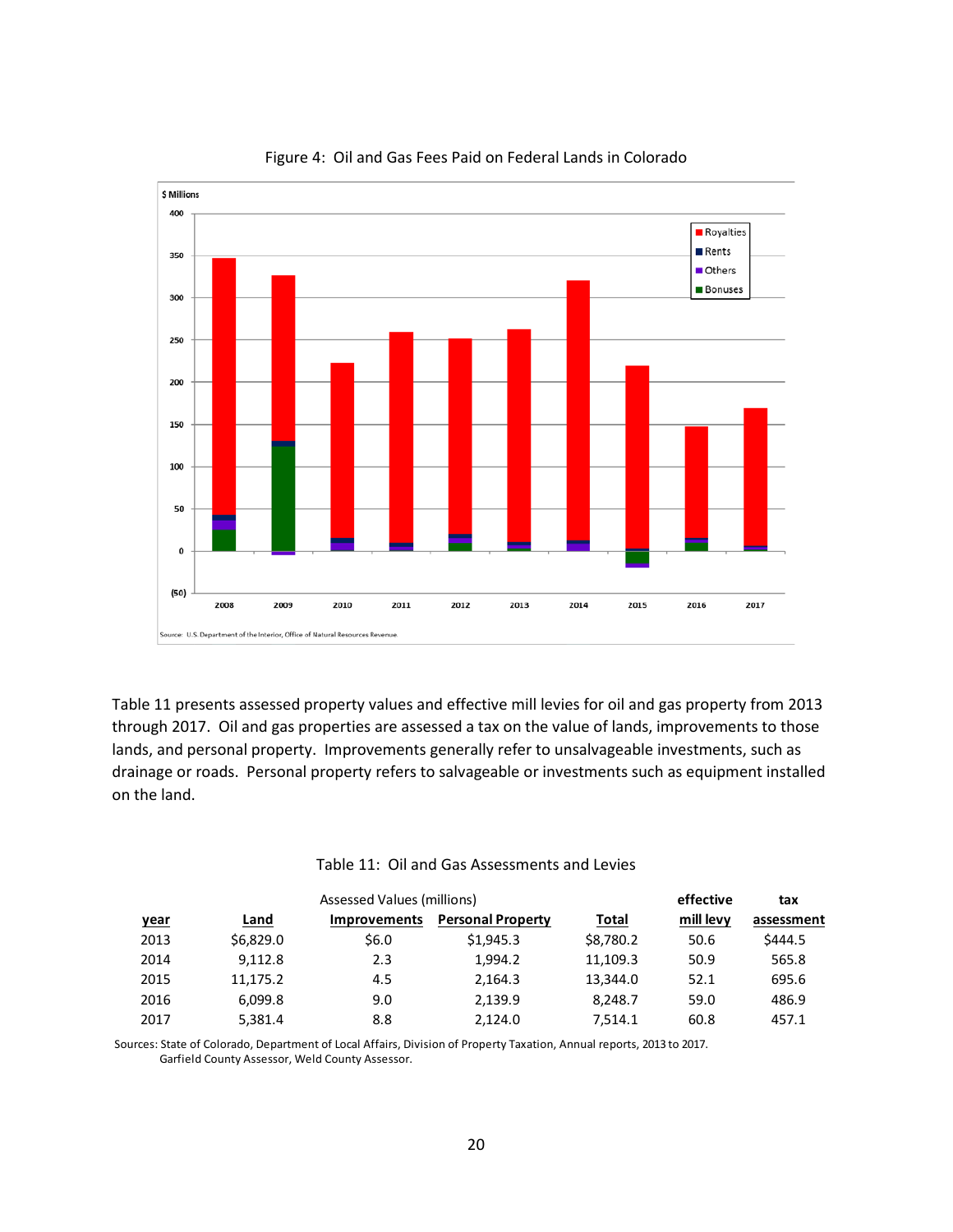For the purpose of property taxation, oil and gas lands are valued at a uniquely high rate among commercial properties in Colorado, and according to the revenues obtained from production from those lands. Improvements and personal property are valued similarly to other commercial property in Colorado, and on a cost basis. Oil and gas lands are assessed at 87.5 percent of the value of primary production.[33](#page-25-0) Improvements and personal property are assessed at 29 percent of their depreciated cost. Property taxes due are calculated by multiplying the product of market (in the case of production from land) or cost basis (in the case of improvements and personal property) and the assessment rate (87.5 percent in the case of primary production, 29 percent in the case of improvements and personal property) by the property tax mill levy corresponding to the location of the taxable property.

In 2017, Weld and Garfield oil and gas property assessed values represented nearly 76 percent of total oil and gas property assessed values in 2017. Therefore, effective mill levies are estimated from a weighted average of the effective mill levies on oil and gas properties in Weld and Garfield counties.<sup>34</sup> The average is weighted in proportion to oil and gas property value between Weld and Garfield counties in 2017, approximately 81 / 19.

Because oil and gas lands are valued according to production, land values will vary with commodity price fluctuations. However, because property taxes are paid in arrears (i.e. taxes due are calculated according to prior-year assess values), variation in assessments and taxes will lag commodity price fluctuations. Colorado oil and gas property tax assessments ranged from \$444.5 million to \$695.6 million from 2013 to 2017. We estimate a total of \$457.1 million in property tax payments due in 2018 to various tax authorities in Colorado are associated with the 2017 assessed value of oil and gas produced from lands, improvements on those lands, and personal property (equipment, etc.) associated with those lands. Given higher average crude oil prices in 2018 as compared to 2017, we expect property taxes due in 2019 to exceed this 2018 estimate.

Colorado levies severance taxes on production of coal, metallic minerals, molybdenum, oil and gas, and oil shale. Oil and gas severance taxes are assessed on wells producing in excess of 15 barrels of oil per day or 90 thousand cubic feet of gas per day. Taxes are assessed on gross income net of deductions for transportation, manufacturing, and processing prior to sale.<sup>35</sup> Wells subject to the tax are assessed at a rate of two to four percent of gross income below \$300 thousand per year, and five percent for gross income in excess of \$300 thousand per year. Oil and gas producers are permitted a credit for 87.5 percent of county land taxes. County taxes on surface facilities are not creditable against state severance taxes.

Table 12 shows Colorado oil and gas net severance tax collections for fiscal years 2013 – 14 through 2017 – 18. Oil and gas severance tax revenue was \$96.1 million in the most recently completed fiscal year. Oil and gas net severance tax receipts averaged \$136.1 million per year over the past five fiscal years. As expected, the variation in severance tax receipts follows movements in oil prices throughout the time period.

<span id="page-25-0"></span><sup>&</sup>lt;sup>33</sup> Secondary production is assessed at 75 percent of sales value.

<span id="page-25-1"></span><sup>&</sup>lt;sup>34</sup> Obtained from Weld and Garfield County Assessors, respectively.

<span id="page-25-2"></span> $35$  Ibid.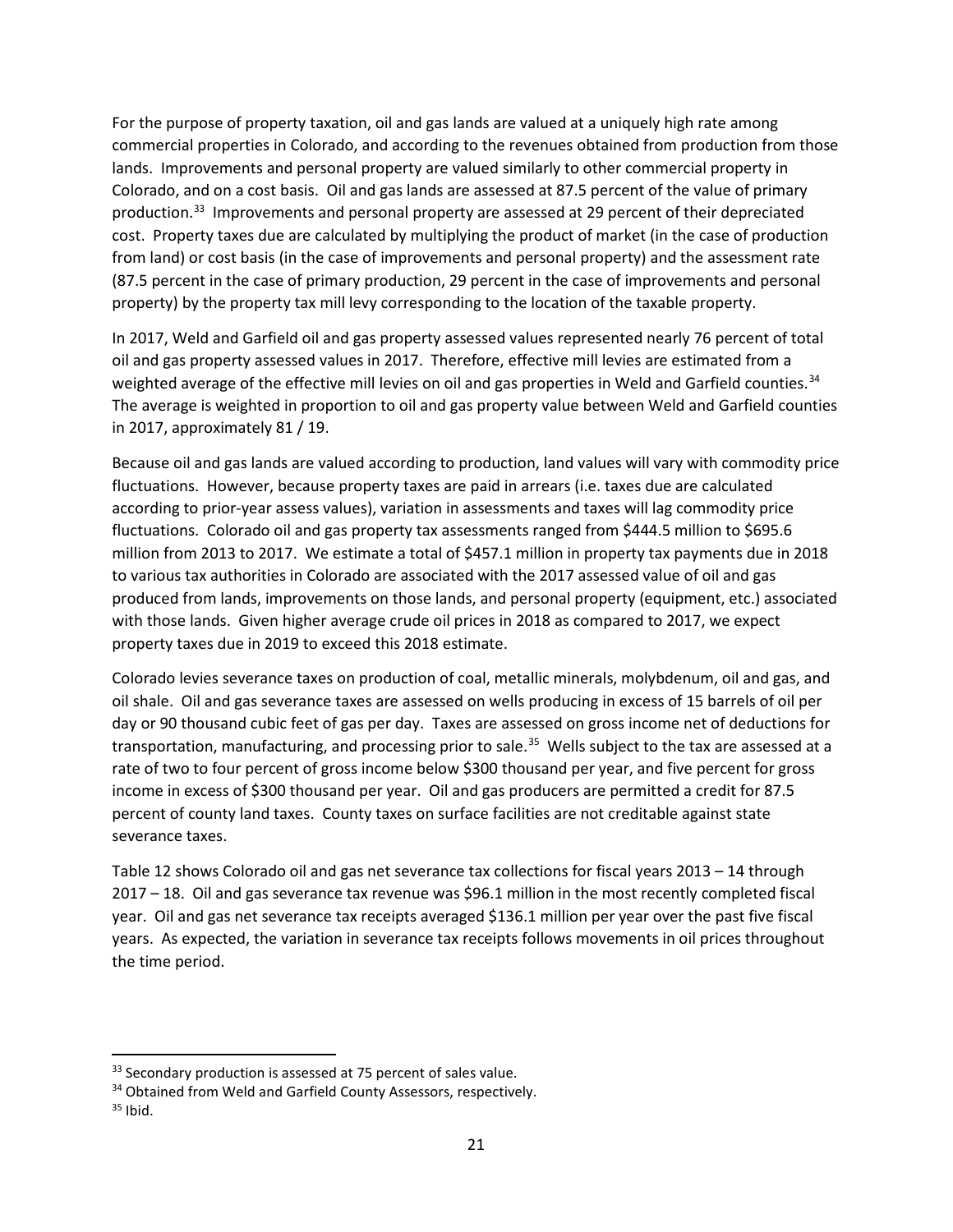| <b>Fiscal Year</b> | <b>Collections (millions)</b> |
|--------------------|-------------------------------|
| $2013 - 2014$      | \$235.2                       |
| $2014 - 2015$      | 284.7                         |
| $2015 - 2016$      | 79.0                          |
| $2016 - 2017$      | $(14.3)^*$                    |
| $2017 - 2018$      | 96.1                          |

Table 12: Colorado Oil and Gas Net Severance Tax Collections

\* refunds exceeded collections in FY 2017.

Source: Colorado Department of Revenue, 2018 Annual Report.

Colorado severance taxes are allocated to a variety of energy, resource, and local uses.<sup>[36](#page-26-0)</sup> By statute, the first \$1.5 million of annual receipts flows to the Innovative Energy Fund. The remainder of severance tax revenues is split evenly between the Department of Natural Resources Severance Tax Trust Fund and the Department of Local Affairs Local Government Severance Tax Fund. The Severance Tax Trust Fund allocates funds to natural resource and energy related programs and water and other capital projects. The Local Government Severance Tax Fund allocates approximately 70 percent to local impact grants and loans, with the remaining 30 percent distributed to local governments according to metrics proportionate to local oil and gas and mining activities.

The Oil and Gas Conservation and Environmental Response Fund is maintained through a levy on the production value of oil, natural gas, and  $CO<sub>2</sub>$  sales net of exemptions.<sup>[37](#page-26-1)</sup> Allocations from the Fund constituted over half of the Colorado Oil and Gas Conservation Commission budget in fiscal year 2016 – 17, with the remainder largely funded by the state severance tax.<sup>[38](#page-26-2)</sup> The levy was raised to 1.1 mills from 0.7 mills in February 2018.<sup>39</sup> At that time, the rate hike was expected to raise an additional \$4.8 million for the fund in 2018,<sup>40</sup> bringing the total expected levy for the year to \$13.2 million.

Colorado corporate income taxes are assessed at a rate of 4.63 percent of taxable income.<sup>41</sup> The IMPLAN I-O model used in this analysis estimates a total of \$8.1 million of corporate income taxes paid by establishments in the Colorado oil and gas sector, after various permissible exclusions and deductions.

<span id="page-26-0"></span> $36$  Ibid.

<span id="page-26-1"></span><sup>37</sup> Colorado Revised Statutes §34-60-124.

<span id="page-26-2"></span><sup>&</sup>lt;sup>38</sup> Colorado Oil and Gas Conservation Commission, 2016.

<span id="page-26-3"></span><sup>&</sup>lt;sup>39</sup> Finley, 2018.

<span id="page-26-4"></span> $40$  Ibid.

<span id="page-26-5"></span><sup>41</sup> Colorado Department of Revenue, 2018a, p. 8.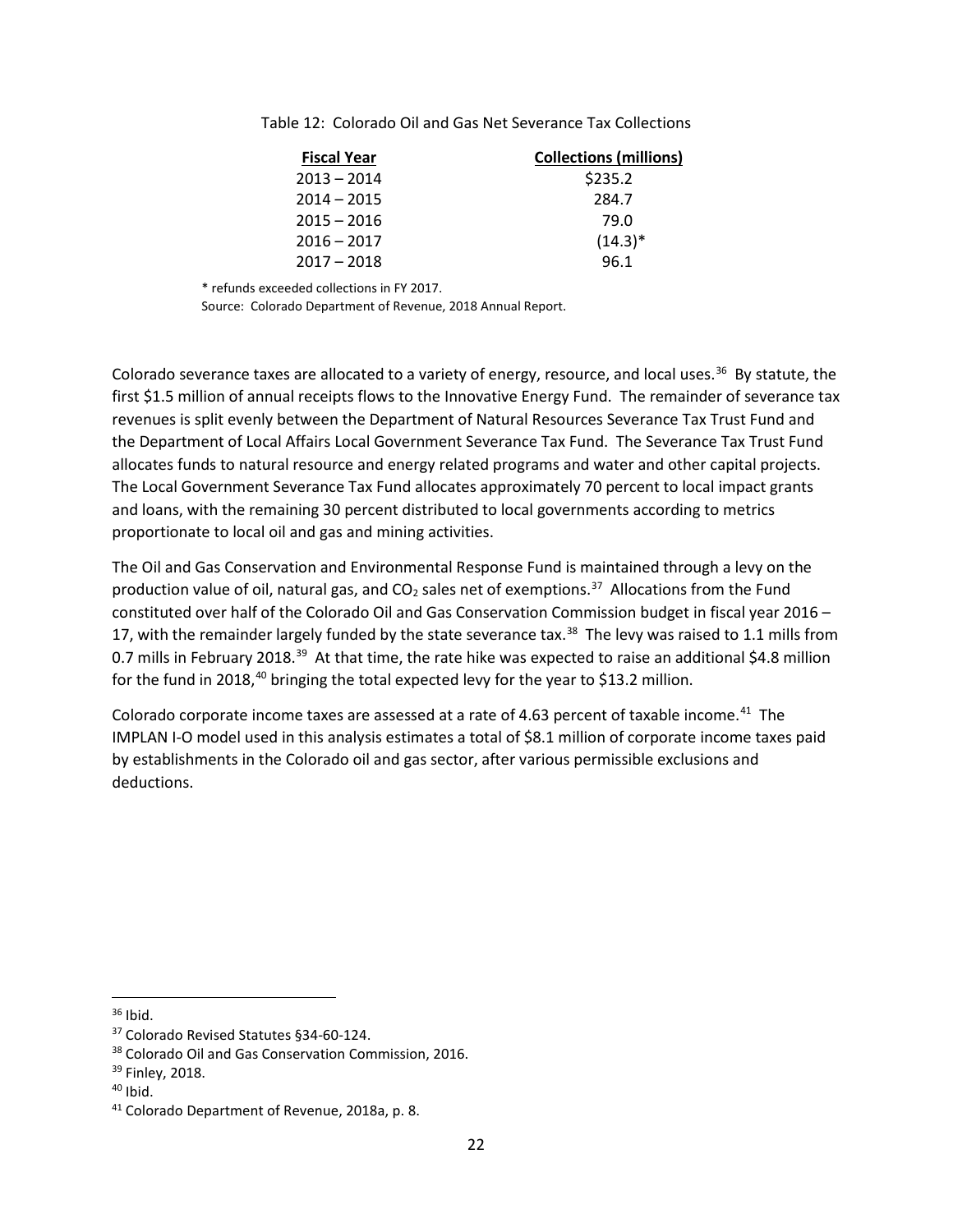### VI. Conclusion

Resource industries are an important part of a diverse Colorado economy. And those industries comprising the upstream and midstream oil and natural gas sector represent a significant share of Colorado resource industries. This study examines economic and fiscal impacts from upstream and midstream oil and natural gas industry activities in Colorado.

Colorado has been a significant driver of nationwide growth in U.S. shale oil and gas production. With the advent of shale-play-focused innovations in 2008, oil production in Colorado has grown more than four times that of nationwide growth in oil production. And much of the growth in natural gas production in the state is associated with oil production.

Nearly 30,000 workers are directly employed by establishments or working as sole proprietors in Colorado oil and natural gas sector industries. The complete oil and natural gas sector supply chain includes over 8,600 additional positions in establishments outside those narrowly-classified to upstream and midstream industries. Accounting for those indirectly employed in sector activities, over 38,000 workers were engaged in upstream and midstream oil and natural gas activities in 2017.

Expenditures of earnings by Colorado's upstream and midstream oil and natural gas sector workforce induce nearly 51,000 additional employed positions in a wide variety of sectors throughout the state. Total employment associated with the sector – including those directly employed by sector establishments, those in supporting industries whose employment is indirectly supported by sector activities, and those whose employment is induced by expenditures of sector earnings – exceeded 89,000 in Colorado in 2017.

Total workforce earnings associated with the sector are estimated at \$10.8 billion in 2017. We estimate the value of industry-associated output was \$19 billion in 2017, adding approximately \$13.5 billion to state domestic product. These economic measures are associated with establishments in upstream and midstream oil and natural gas industries only, and exclude employees, wages, value added, and output from refining and marketing and other sectors supporting downstream activities.

Various fees and taxes are paid by upstream and midstream oil and natural gas sector establishments and workers. In some cases, these public revenue streams exceed or do not have a counterpart in other industries. For example, as in other industries, oil and natural gas establishments and workers pay income taxes to the state and some municipalities. And the oil and natural gas sector pays property taxes to counties and municipal governments. Unlike other industries, the assessment rate on oil and gas lands value is 75 to 87.5 percent, as compared to 29 percent for the general assessment rate for corporate property. And unlike other industries, oil and natural gas extraction establishments pay royalties and taxes on the value production, in addition to taxes paid on earnings. The state receives royalties for oil and gas production from state and federal lands and severance taxes on all production in Colorado.

Various taxes and fees on oil and natural gas activity produce at least seven distinct streams of public revenue in Colorado. We estimate the various public revenue streams amounted to over \$990 million received by various state and local governmental organizations in Colorado in 2017. Much of the public financial impact of the industry flows to education and social assistance programs in the state.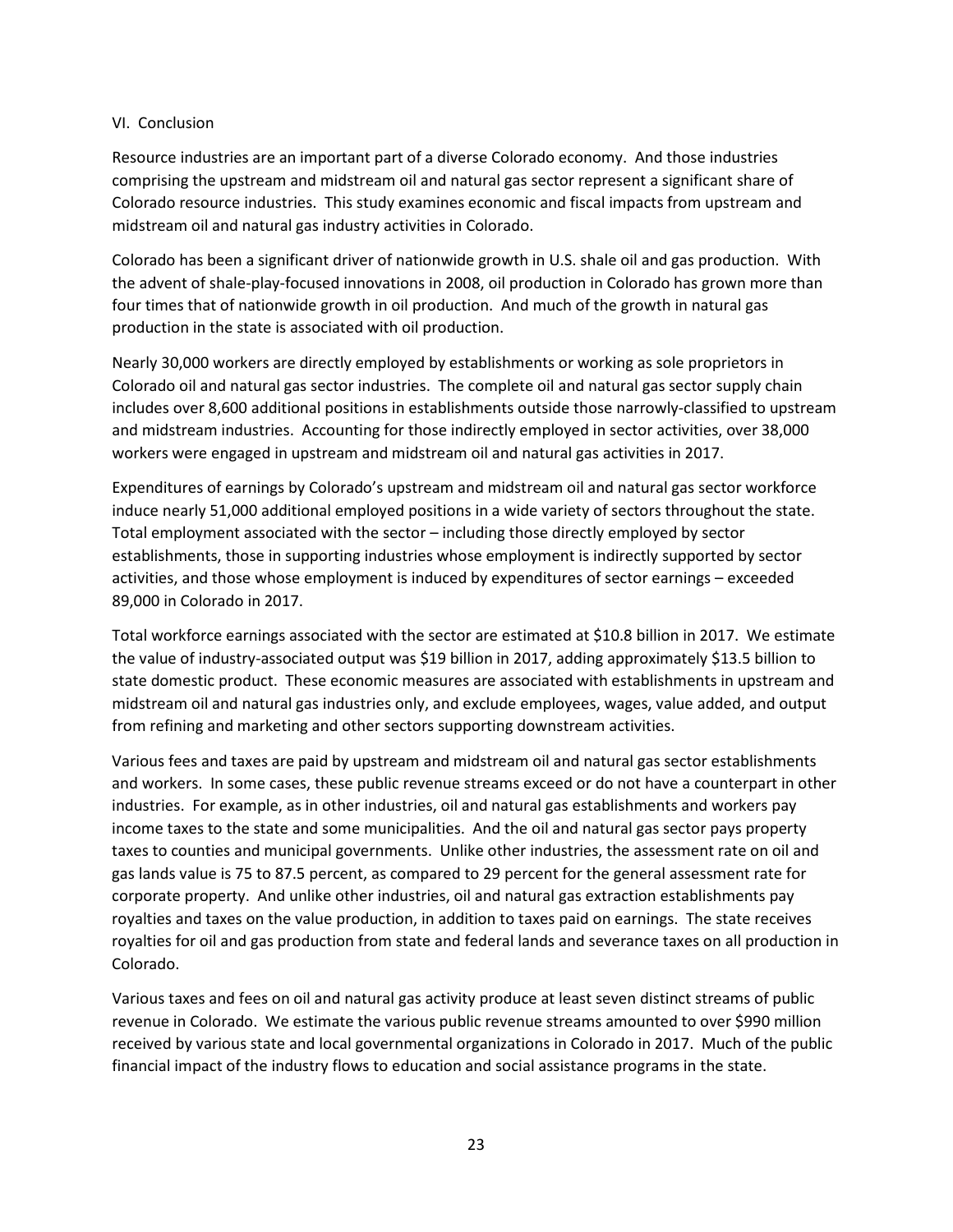#### REFERENCES

- Cheney, Phil, 2018, IMPLAN Data Sources, https://implanhelp.zendesk.com/hc/enus/articles/1150009674448-IMPLAN-Data-Sources accessed February 24, 2019.
- Colorado Department of Revenue, 2018 Annual Report, July 1, 2017 June 30, 2018, December 19, 2018.
- Colorado Department of Revenue, Colorado C Corporation Income Tax Filing Guide, 112 Book, October 11, 2018.
- Colorado Department of Revenue, Colorado Individual Income Tax Filing Guide, 104 Book, November 13, 2018.
- Colorado General Assembly, Legislative Council Staff, Colorado Online Tax Handbook Severance Tax, https://leg.colorado.gov/agencies/legislative-council-staff/severance-tax accessed March 6, 2019.
- Colorado Information Marketplace, Employee Counts by Industry in Colorado, https://data.colorado.gov/Labor-Employment/Employee-Counts-by-Industry-in-Colorado/, accessed February 26, 2019.
- Colorado Office of the State Controller, Colorado Comprehensive Annual Financial Report, for the Fiscal Year Ended June 30, 2018.
- Colorado Oil and Gas Conservation Commission, Finance Unit Annual Funding and Budget, Fiscal Year  $2016 - 17$ ,

https://cogcc.state.co.us/documents/about/TF\_Summaries/GovTaskForceSummary\_Financial\_F unding&Budget.pdf accessed March 11, 2019.

- Colorado Revised Statutes, Title 34: Mineral Statutes; Section 34-60-124: Oil and Gas Conservation and Environmental Response Fund.
- Colorado State Board of Land Commissioners, Income & Inventory Report, Fiscal Year 2014 15.
- Colorado State Board of Land Commissioners, Income & Inventory Report, Fiscal Year 2015 16.
- Colorado State Board of Land Commissioners, Income & Inventory Report, Fiscal Year 2016 17.
- Colorado State Board of Land Commissioners, Income & Inventory Report, Fiscal Year 2017 18.
- Executive Office of the President, Office of Management and Budget, *North American Industry Classification System*, 2017, https://www.census.gov/eos/www/naics/2017NAICS/2017\_NAICS\_Manual.pdf accessed February 28, 2019.
- Finley, Bruce, 2018, "State raises tax on oil, gas to build environmental cleanup fund during a boom time," *The Denver Post*, February 13, https://www.denverpost.com/2018/02/13/coloradoraises-tax-oil-gas-environmental-cleanup-fund accessed March 11, 2019.